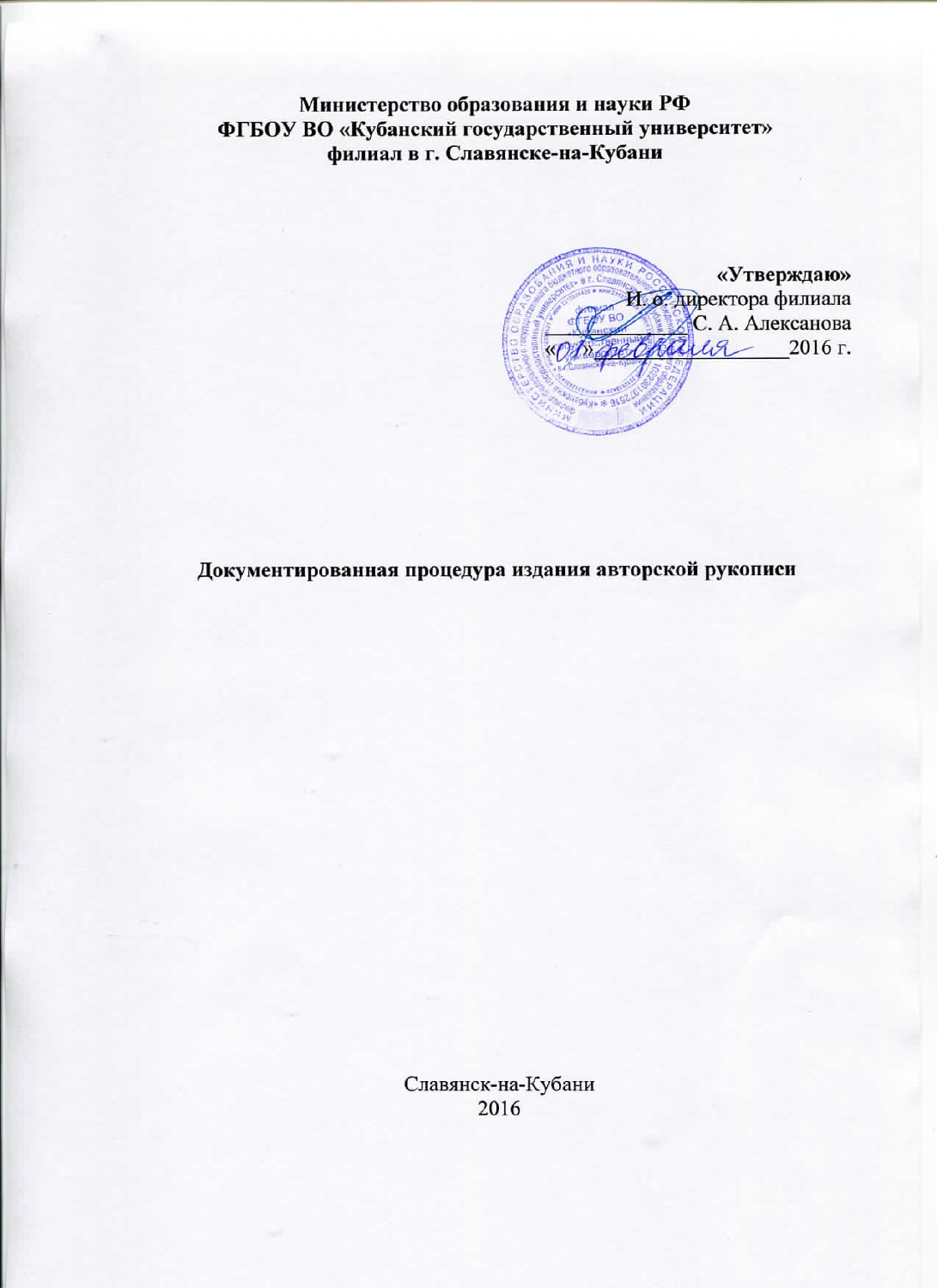1.1 Представляемые к изданию в филиале ФГБОУ ВО «Кубанский государственный университет» в г. Славянске-на-Кубани (далее – Филиал) научные и научно-методические материалы должны полностью отвечать требованиям, предъявляемым к данным видам изданий.

1.2 Представляемые к изданию в Филиале научные и научно-методические работы должны отличаться актуальностью, высоким научным уровнем, теоретической и практической значимостью, соответствием современным научным парадигмам.

1.3 Автор рукописи несет ответственность за качество ее содержания и соответствие техническим требованиям к компьютерному набору.

1.4 В случае необходимости РИС оставляет за собой право редактирования и сокращения (по согласованию с автором) текста рукописи.

1.5 К научным изданиям ГОСТ 7.60–2003 относит монографию, сборник научных трудов, материалы конференции (съезда, симпозиума), тезисы докладов/сообщений научной конференции (съезда, симпозиума), научный журнал, автореферат диссертации И Т.Д.

# 2. Процедура подготовки рукописи к представлению в РИС Филиала

2.1 Заведующий кафедрой формирует годовой и перспективный планы издания печатной научной продукции. При составлении годового плана выпуска печатной продукции необходимо учитывать процент готовности рукописи (он должен составлять не менее 60-80% в зависимости от предполагаемого срока издания).

2.2 Рекомендация к публикации научных материалов принимается на заседании кафедры. По рассмотрению каждой рукописи заведующим кафедрой назначаются два эксперта – члены кафедры, которые знакомятся с ее содержанием и докладывают свое заключение на заседании кафедры (Приложение 4). Эксперт не может одновременно являться внутренним рецензентом. Остальные члены кафедры должны иметь возможность ознакомиться с содержанием рукописи заранее и принять участие в обсуждении работы на заседании кафедры.

2.2.1 Процедуру обсуждения представленных автором материалов организует заведующий кафедрой; в процессе коллективного обсуждения определяет научную значимость материалов рукописи; определяет целесообразность издания конкретных материалов, соотнося ее с аккредитационными показателями. Итоговым документальным результатом обсуждения работы на кафедре служит выписка из протокола заседания кафедры с мотивированным заключением о целесообразности излания рукописи (Приложение 3).

2.2.2 В случае положительного решения вопроса об издании в мотивированном заключении кафедры указываются ориентировочные сроки издания и предполагаемый тираж.

2.2.3 Монография автора, не имеющего ученой степени доктора наук, должна иметь научного редактора в обязательном порядке. Научный редактор готовит предисловие к редактируемому научному изданию, ставит подпись на титульном листе работы.

2.3 Зав. кафедрой несет ответственность за некачественное рассмотрение материалов рукописи на кафедре и подготовку необоснованного заключения.

2.4 Для представления в РИС Филиала автор готовит следующий пакет документов:

1) авторская рукопись (бумажный и электронный варианты);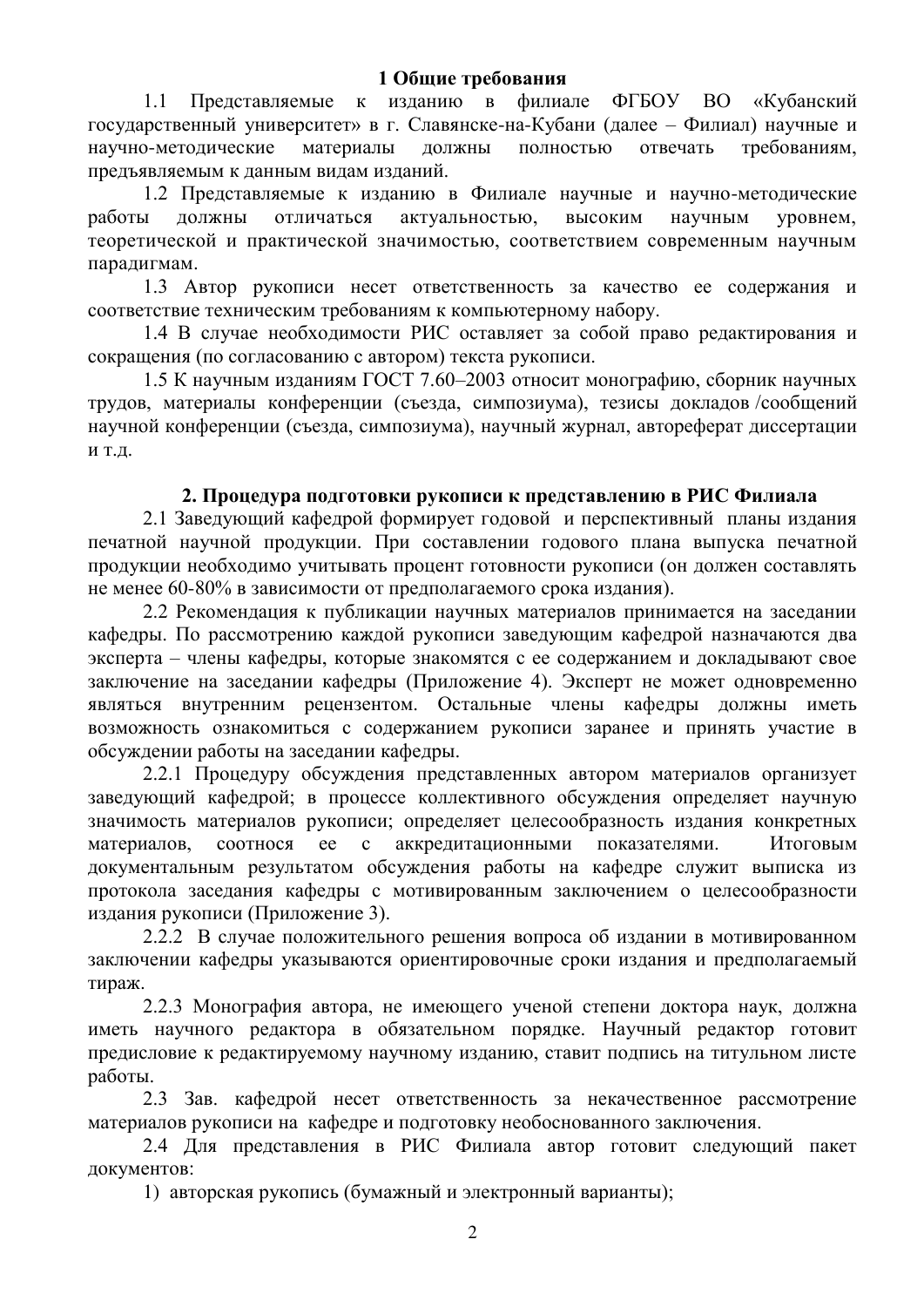2) заявление автора о рассмотрении рукописи в РИС Филиала и возможности присвоения грифа РИС Филиала и использования логотипа «Филиал «ФГБОУ ВО «Кубанский государственный университет» в г. Славянске-на-Кубани» (Приложение 2);

3) мотивированное заключение кафедры;

4) две рецензии (для монографии, подготовленной доктором наук, - 1 внешняя и одна внутренняя или две внешних; для авторов, не имеющих ученой степени доктора наук, – две внешних; для коллективных монографий – 1 внешняя и одна внутренняя или две внешних; для сборников научных трудов (не материалов конференций) – 1 внешняя и одна внутренняя или две внешних; материалов конференции – заключение или рецензия ответственного редактора издания / председателя оргкомитета<sup>1</sup>).

2.5 В Приложении 7 приведены образцы оформления титульных листов, их оборотов, аннотации, содержания научных изданий.

# 3. Процедура рассмотрения рукописи в РИС Филиала

3.1 Процедура рассмотрения авторской рукописи в РИС Филиала состоит из нескольких этапов (Приложение 1):

1) с целью оказания помощи автору в оформления титульного листа, его оборота и аннотации, общей оценки работы на соответствие требованиям рукопись должна быть согласована с заместителем председателя РИС и зав. библиотекой (Приложение 11);

2) пакет документов представляется секретарю РИС, регистрируется им и направляется председателю РИС для решения вопроса о назначении эксперта из состава РИС Филиала и подготовки экспертного заключения (Приложения 5);

3) на заседании РИС Филиала принимается решение о возможности издания рукописи, присвоении грифа РИС Филиала, использовании логотипа «Филиал ФГБОУ ВО «Кубанский государственный университет» в г. Славянске-на-Кубани» и оформляет соответствующее заключение (Приложение 6);

4) в случае положительного решения авторская рукопись с соответствующими документами направляется в издательский центр Филиала (или по усмотрению автора в другую типографию или издательство) для тиражирования рукописи. При отрицательном решении рукопись возвращается автору.

5) в спорных случаях РИС Филиала может воспользоваться правом на проведение дополнительной независимой экспертизы.

3.2 Работы проходят экспертизу в РИС в течение следующего после регистрации материалов месяца. Срок рассмотрения может быть увеличен в случае необходимости проведения дополнительной независимой экспертизы (но не должен превышать 3 месяцев).

3.3 Авторская рукопись, прошелшая РИС Филиала с резолюцией «рекомендовать после доработки», может быть рекомендована к изданию после устранения замечаний и согласования с экспертом в течение 20 дней (о чем должны свидетельствовать подпись эксперта и дата на титульном листе рукописи) без повторного рассмотрения на кафедре и на заседании РИС. В этом случае в заключение РИС вносится соответствующее лополнение.

3.4 Авторская рукопись, прошедшая РИС Филиала с резолюцией «рекомендовать после переработки», может быть повторно представлена в редакционно-издательский

-

<sup>1</sup> Уважаемые коллеги, если вы планируете издавать материалы конференции как сборник научных статей, то в этом случае необходимы две рецензии — внутренняя и внешняя — как для обычного сборника статей. В аннотации к изданию необходимо указать, что материалы конференции публикуются как научные статьи, а на обороте титульного листа должны быть указаны ФИО рецензентов и их статус.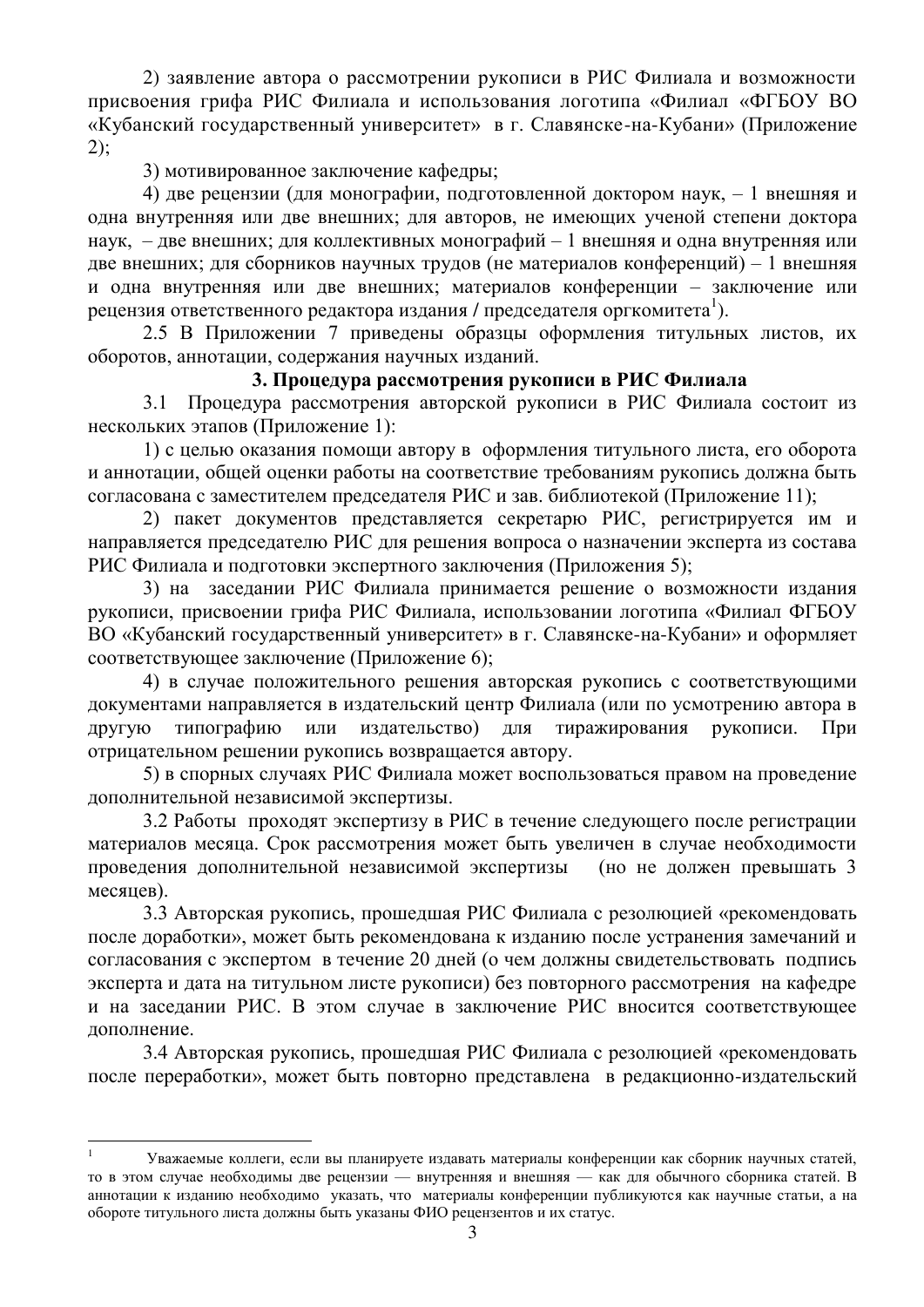совет на очередное заседание (но не ранее, чем через месяц). В этом случае принимается HOBOe заключение РИС.

3.5 Повторное рассмотрение отклоненной на заседании РИС Филиала рукописи возможно не ранее, чем через три месяца. В этом случае рукопись проходит повторное рассмотрение на кафедре, мотивированное заключение которой должно содержать пункт об устранении конкретных замечаний и недостатков; процедуру представления рукописи в РИС Филиала автор проходит заново; на заседании РИС принимается новое заключение.

3.6 Автор рукописи имеет право по письменному заявлению снять ее с рассмотрения на любом этапе прохождения в РИС Филиала.

# **4. Ответственность сторон**

**Автор** обязан написать работу в указанные в плане подготовки сроки, собрать пакет необходимых сопровождающих документов, в случае необходимости внести в текст рукописи коррективы, связанные с замечаниями экспертов и рецензентов, подписать обложку и титульный лист работы.

Научный редактор обязан осуществлять общее руководство работой автора, отвечать за точность фактического материала и цитирования, написать предисловие, полписать титульный лист работы.

Рецензент и эксперты обязаны объективно осуществлять рецензирование материалов и их экспертизу в установленные сроки.

Заведующий кафедрой обязан организовать деловое и объективное обсуждение рукописи на заседаниях кафедры и выдать заключение о целесообразности ее публикации (в случае положительного ответа – указать ориентировочные сроки опубликования и тираж с учетом потребностей библиотечного фонда).

Редакционно-издательский совет обязан обеспечивать условия подготовки печатной продукции, соблюдать пункты "Положения о редакционно-издательском совете Филиала" от

(протокол № ), контролировать выполнение утвержденных планов выпуска литературы.

# 5. Оформление списка литературы

# **І БИБЛИОГРАФИЧЕСКИЙ СПИСОК**

Библиографический список дается с заголовком «Литература» (без кавычек), составляется в алфавитном порядке (либо в порядке использования источников в тексте, если это оговаривается отдельно).

Оформление библиографии производится по стандартам:

 $F\overline{OCT}$  7.1-2003. СИБИД<sup>\*</sup>. Библиографическая запись. Библиографическое  $onucanue$ . Обшие требования и правила составления;

ГОСТ 7.80-2000. СИБИД. Библиографическая запись. Заголовок. Общие требования и правила составления;

ГОСТ 7.82-2001. СИБИД. Библиографическая запись. Библиографическое *описание электронных ресурсов. Общие требования и правила составления.* 

Сокращения – по ГОСТ Р 7.0.12<sup>*-2011*. СИБИД. Библиографическая запись.</sup> Сокращение слов и словосочетаний на русском языке. Общие требования и правила.

# Основные правила:

Если авторов не более трех, фамилия и инициалы первого автора разделяются запятой. Инициалы разделяются пробелом (неразрывным). После названия

-

Система стандартов по информации, библиотечному и издательскому делу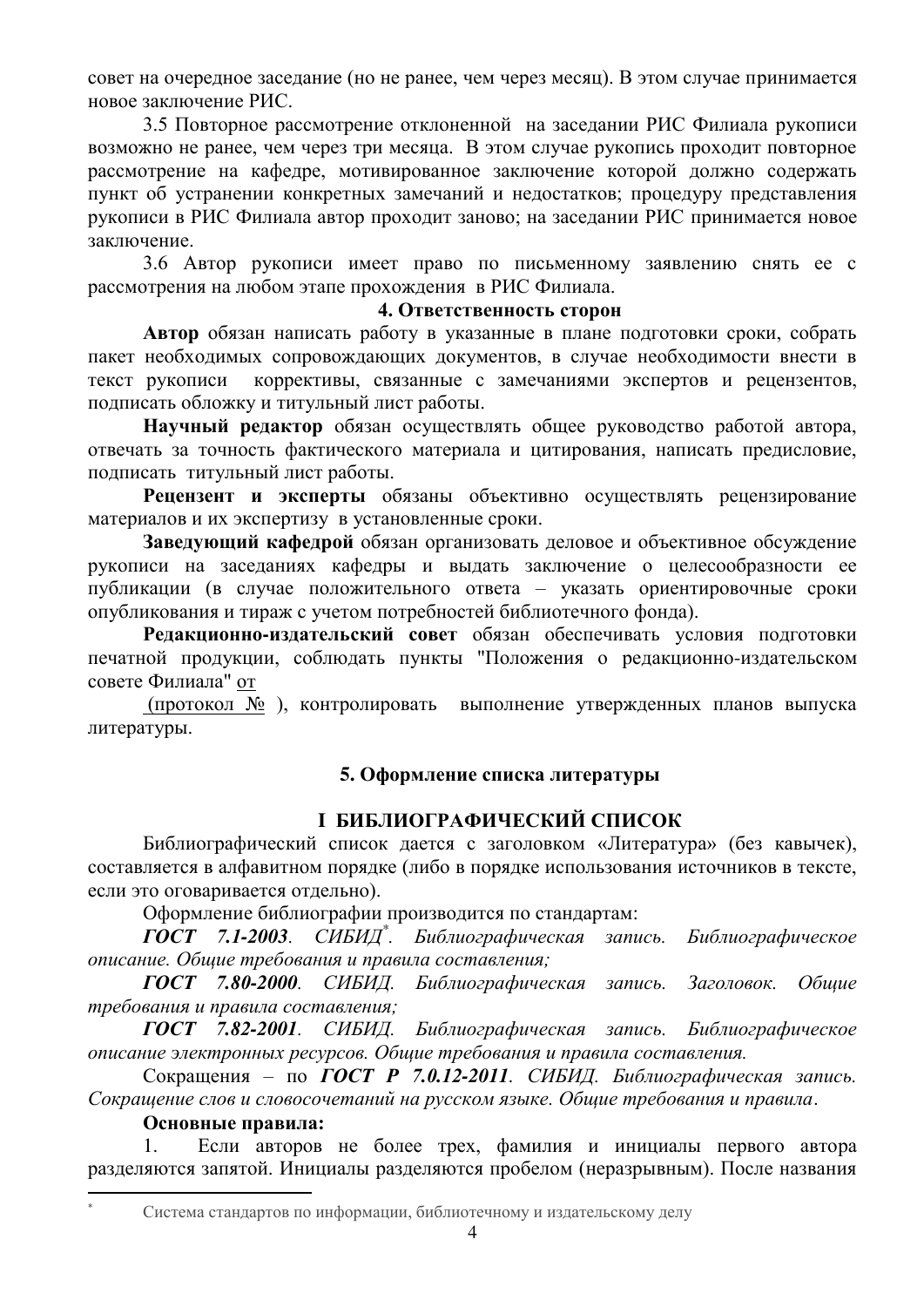книги и указания вида, жанра издания, через косую черту – слеш (/) указываются имена всех авторов через запятую в той форме, в какой они указаны в издании: <инициалы (имя) и фамилия первого, второго, третьего авторов> или <фамилия и инициалы (имя) первого, второго, третьего авторов>, например:

Двинянинова, Г. С. Комплимент: Коммуникативный статус или стратегия в дискурсе [Текст] / Г. С. Двинянинова. - ...;

Бочаров, И. Н. Кипренский [Текст] / Иван Бочаров, Юлия Глушакова. – … ;

Белозеров, И. В. Религиозная политика Золотой орды на Руси в XXII–XIV вв. *[Ɍɟɤɫɬ] : ɚɜɬɨɪɟɮ. ɞɢɫ. … ɤɚɧɞ. ɢɫɬ. ɧɚɭɤ : 07.00.02 / Ȼɟɥɨɡɟɪɨɜ ɂɜɚɧ ȼɚɥɟɧɬɢɧɨɜɢɱ. – ...* 

Если авторов четыре и более, они указываются только за косой чертой, при этом, могут быть приведены сведения обо всех указанных в источнике информации или, при необходимости сократить их количество, ограничиваются указанием первого автора с добавлением в квадратных скобках сокращения «и другие» *[и др.]*. В этом случае описание изданий начинаются с названия, а не с фамилий авторов>, например:

*История России [Текст] : учеб. пособие / В. Н. Быков [и др.] . – ...* 

2. Название источника приводится без кавычек. Сокращений не допускается. Если есть подзаголовок (вид, жанр издания), он пишется с маленькой буквы после основного и отделяется двоеточием с пробелом до и после двоеточия. После этого ставится косая черта – слеш  $\left(\right)$ , например:

Общая психология [Текст] : үчеб. для вузов / ...

Если в списке приводятся документы различных видов, необходимо в квадратных скобках сразу после названия источника указать: [Текст], [Электронный ресурс], [Рукопись], [Звукозапись], [Мультимедиа], [Карты], [Комплект], [Ноты] и др. В этом случае название источника и квадратные скобки с указанием вида документа отделяются пробелом, и только потом через двоеточие приводится подзаголовок (вид, жанр издания), например:

 $$*domo* : *комилект открыток / ...*$$ 

Если в списке приводятся документы только в виде, например, текста, то сведения в квадратных скобках можно не указывать.

3. Если кроме автора имеется редактор, переводчик, художник, автор вступительной статьи и др., за косой чертой – слеш (/) описание выглядит следующим образом: / <инициалы (имя) и фамилия автора>; под ред. <инициалы (имя) и фамилия редактора>; пер. с англ. <инициалы (имя) и фамилия переводчика>; худож. <инициалы (имя) и фамилия художника>, обязательно учитывая форму, в какой они указаны в издании: <инициалы (имя) и фамилия> или <фамилия и инициалы (имя)>, при этом, слеш, знак «точка с запятой» отделяются пробелом до и после, например:

Шекспир, У. Комедии [Текст] / Уильям Шекспир; пер. с англ. Сороки О. – ...

В научных, учебных изданиях после сведений об авторах, редакторе и др. через точку с запятой приводится название вуза, организация, в котором проводились исследования, конференция, разрабатывались методические рекомендации. Для этого используются сведения о вузе, организации, размещенные в верхней части титульного листа, например:

Славянская историко-культурная и языковая ситуация [Текст] : колл.  $M$ онография / отв. ред.: С. А. Алексанова, Т. В. Шмелева; ред. Ю. Н. Кононова [и др.];  $\Phi$ илиал ФГБОУ ВО «Кубанский государственный университет» в г. Славянске-на-*Ʉɭɛɚɧɢ.* – …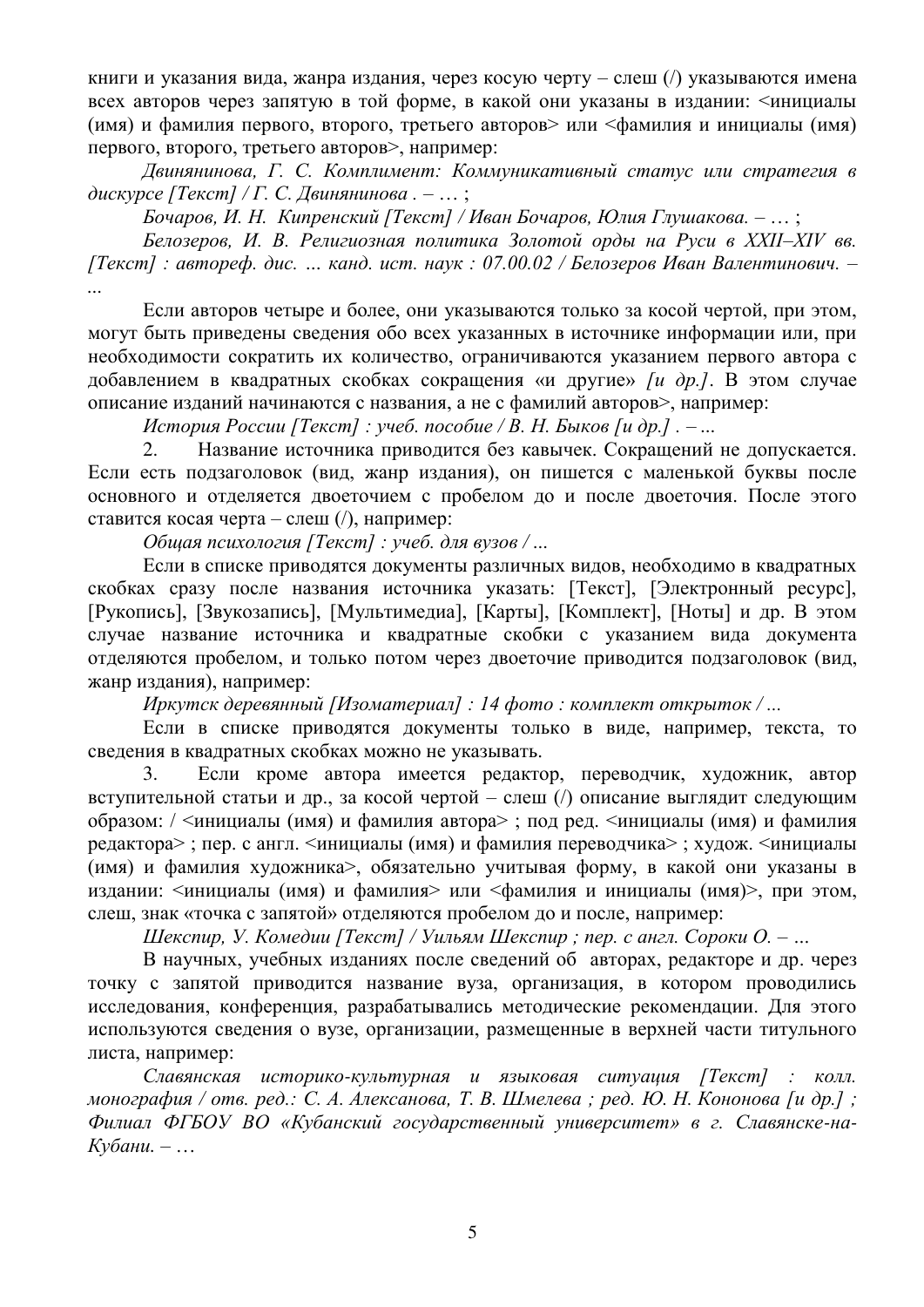4. Место издания - город, перед которым ставятся точка и тире с пробелом перед тире, пишется с большой буквы полностью, сокращения допускаются только в следующих случаях:

*М., Л., СПб., Ростов н/Д., Н. Новгород.* 

После названия города перед указанием издательства ставится двоеточие с пробелом до и после. Если в издании отсутствуют сведения о месте издания, то в описании приводится в квадратных скобках сокращенно «без места»: *[б. м.]*.

5. Название издательства пишется с большой буквы без кавычек. Если в название издательства входит слово «Издательство», его пишут сокращённо «Изд-во» с большой буквы без кавычек, а самоё название – в кавычках (как в оригинале). После издательства ставится запятая. Если в издании отсутствуют сведения об издателе, то в описании приводится в квадратных скобках сокращенно «без издателя»: *[6. и.].* 

6. Год издания. Слово «год» не пишется. После указания года выпуска в виде четырехзначного числа ставятся точка и тире с пробелом перед тире. Если в издании отсутствуют сведения о годе издания, то в описании приводится в квадратных скобках сокращенно «без года»: *[б. г.]*.

7. Объём источника (книги) указывается в виде числа с буквой «с.» (страниц), например:

*159 с., 8 с. ил.* 

8. После физической характеристики сведения о серии указываются в круглых скобках, например:

 $. -$  (Памятники древней письменности: исследования, тексты).

9. При описании статьи из журнала указываются: Фамилия, инициалы автора. Название статьи // Название журнала. – Год выпуска. – Номер журнала. – Номера страниц, занимаемых статьей. Слово «страницы» указывается сокращенно прописной буквой «С.», номера страниц указываются через тире без пробелов, например: *С. 40–45.* 

10. В конце библиографического описания документа обязательно ставится точка.

# ПРИМЕРЫ БИБЛИОГРАФИЧЕСКИХ ОПИСАНИЙ

# **КНИГИ**

#### Однотомные издания

Абрамова, Г. С. Общая психология [Текст] : учеб. для вузов / Г. С. Абрамова. – М. : Академический проект,  $2002 - 234$  с.

Дубровина, И. В. Психология [Текст] : учеб. для студ. сред. пед. учеб. заведений / И. В. Дубровина, Е. Е. Данилова, А. М. Прихожан. – 2-е изд., стереотип. – М. : Акалемия, 2002. – 123 с.

Интеллект и социум: введение в социологию интеллекта [Текст] : коллективная монография / В. Ф. Анурин [и др.]; отв. ред В. Н. Сухов; М-во образования Рос. Федерации; Нижегор. гос. ун-т им. Н. И. Лобачевского. – Н. Новгород: Изд-во Нижегор. ун-та, 1997. – 436 с. : ил. – Библиогр. : с. 344–348.

Библия. Н. З. Евангелие от Марка. Евангелие от Иоанна. Послание к римлянам. Апокалипсис [Текст] / Славян. библейский фонд. – СПб.: [б. и.], 1997. – 195 с.

Eрина, Е. М. Обычаи поволжских немцев = Sitten und Brauche der Wolgadeutchen [Текст] / Е. Ерина, В. Салькова; худож. Н. Стариков; [Междунар. союз нем. культуры].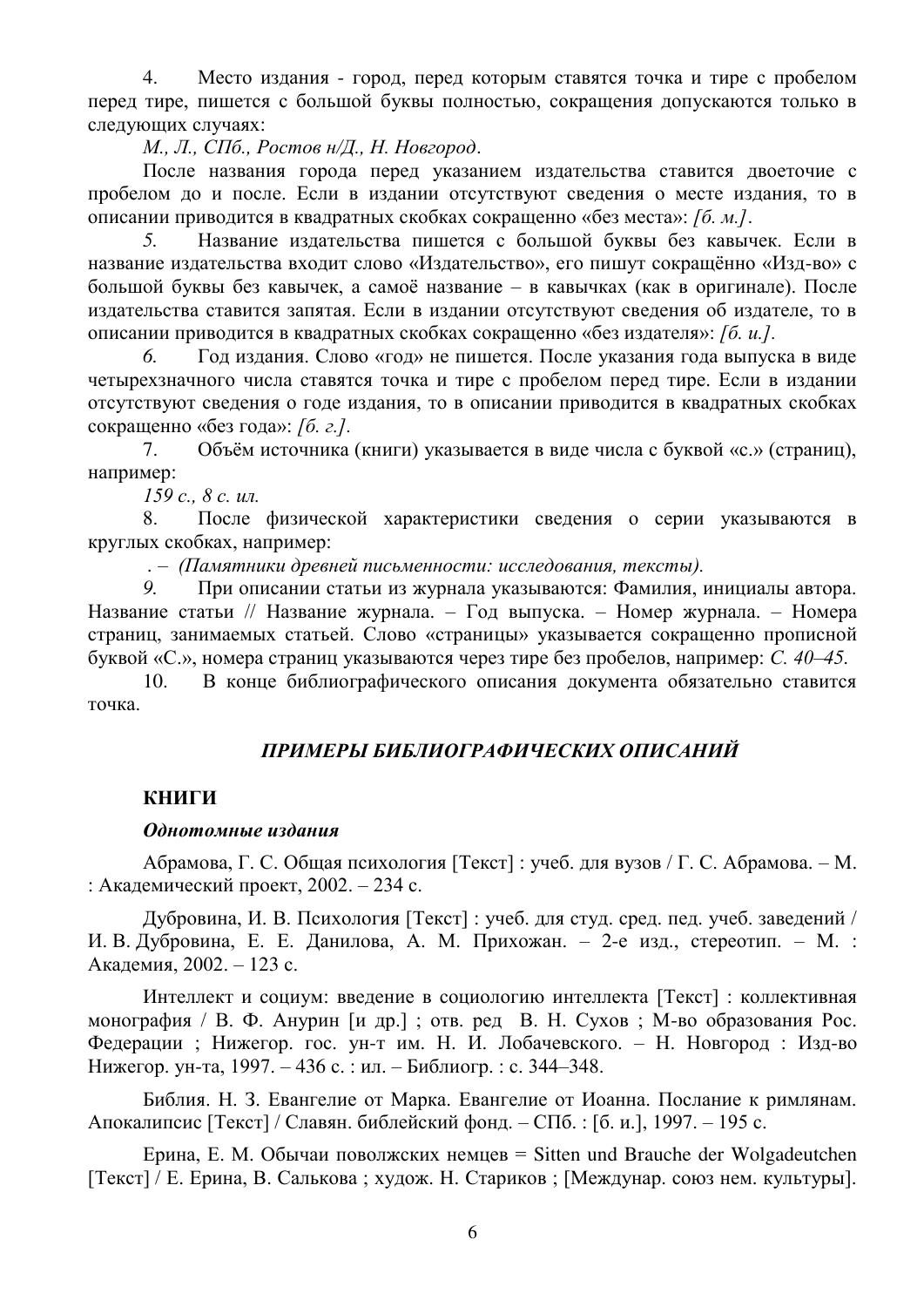– 4-е изд., перераб. и доп. – М. : Готика, 2007. – 102 с. – Текст парал. рус., нем. – Библиогр.: с. 92–93.

Мишо Г. История крестовых походов [Текст] / Г. Мишо : пер. с фр. С. Л. Клячко. – М., СПб. : Издание товарищества М. О. Вольф, 1884. – 367 с.

Российская Федерация. Президент (2000– ; В. В. Путин). Послание Президента Российской Федерации Федеральному Собранию Российской Федерации: (о положении в стране и основных направлениях внутр. и внеш. политики государства) [Текст]. – М. : [б. и.],  $2001. - 46$  c.;  $20$  cm.

Российский профсоюз работников судостроения. Устав общественной общероссийской организации «Российский профсоюз работников судостроения» – РПРС [Текст] : принят учред. конф. 17 дек. 1991 г. : изм. и доп. внес. I съездом профсоюза 22 дек. 1995 г., II съездом профсоюза 15 дек. 2000 г. – М. : ПрофЭко, 2001. – 43 с. : ил. ; 21 см.

Государственный Эрмитаж (Санкт-Петербург). Отчетная археологическая сессия (2002). Отчетная археологическая сессия за 2002 год [Текст] : тез. докл. / Гос. Эрмитаж. – СПб. : Изд-во Гос. Эрмитажа, 2001. – 62 с. : ил. ; 22 см.

#### Законодательные материалы

Российская Федерация. Конституция (1993). Конституция Российской Федерации [Текст] : офиц. текст. – М. : Маркетинг, 2001. – 39 с.

 $\overline{u}$ 

Конституция Российской Федерации [Текст]. – М.: Приор, 2008. – 31 с.

Российская Федерация. Законы. Семейный колекс Российской Федерации [Текст] : [федер. закон : принят Гос. Думой 8 дек. 1995 г. : по состоянию на 3 янв. 2001 г.]. – СПб. : Victory : Стаун-кантри, 2001. – 94 с.

#### $\boldsymbol{u}$

Гражданский процессуальный кодекс РСФСР [Текст] : [принят третьей сес. Верхов. Совета РСФСР шестого созыва 11 июня 1964 г.] : офиц. текст : по состоянию на 15 нояб. 2001 г. / М-во юстиции РФ. – М. : Маркетинг, 2001. – 159 с.

Российская Федерация. Законы. О воинской обязанности и военной службе  $[Tekcr]$ : федер. закон : [принят Гос. Думой 6 марта 1998 г. : одобр. Советом Федерации 12 марта 1998 г.]. – 4-е изд. – М. : Ось-89, 2001. – 46 с.

 $\mu$ *J* $\mu$ 

О воинской обязанности и военной службе [Текст] : федер. закон : [принят Гос. Думой 6 марта 1998 г. : одобрен Советом Федерации 12 марта 1998 г. ]. – 14-е изд. - М. : Ось-89, 2007. – 46 с.

# $C$ тандарты

ГОСТ 7.53-2001. Излания. Международная стандартная нумерация книг [Текст]. – Взамен ГОСТ 7.53-86 ; введ. 2002-07-01. – М. : Изд-во стандартов, 2002. – 3 с. – (Система стандартов по информации, библиотечному и издательскому делу).

#### Сборник стандартов

Система стандартов безопасности труда [Текст] : сборник. – М. : Изд-во стандартов, 2002. – 102 с. – Содерж. : 16 док.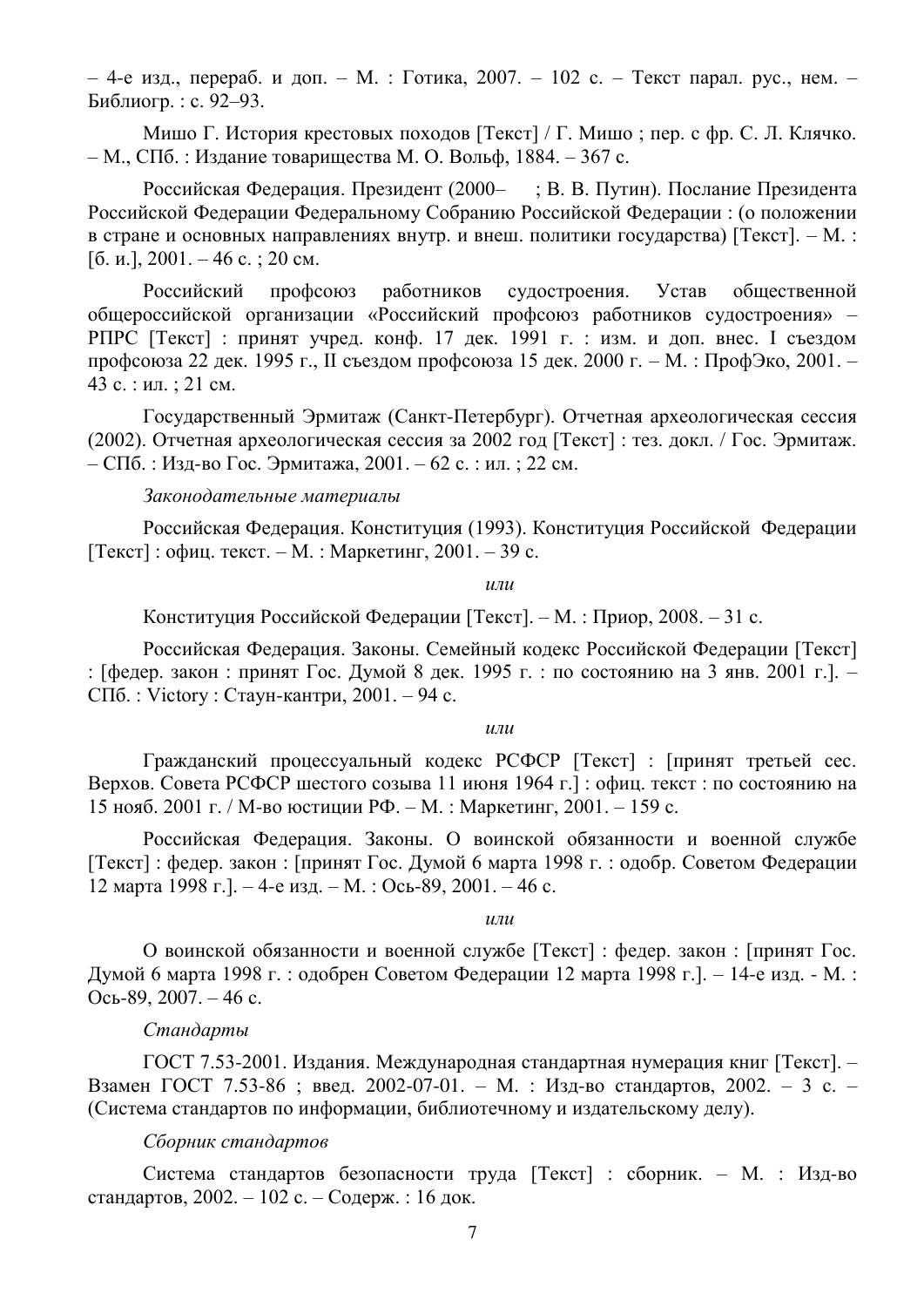## Сборники без общего заглавия

Гиляровский, В. А. Москва и москвичи; Друзья и встречи; Люди театра [Текст] / В. А. Гиляровский: вступ. ст. и примеч. А. Петрова: хулож. И. Лыков. – М.: ЭКСМОпресс, 2007. – 638 с. : ил. – (Русская классика).

#### Многотомные издания

#### Документ в целом

Немов, Р. С. Психология [Текст] : учеб. для высш. пед. учеб. заведений : в 3 кн. / Р. С. Немов. – 4-е изд. – М. : Владос, 2001–

Кн. 1 : Общие основы психологии. – 2001. – 688 с.

Кн. 2 : Психология образования. – 2002. – 608 с.

Кн. 3 : Психодиагностика. – 2003. – 640 с.

 $\boldsymbol{u}$ 

Немов, Р. С. Психология [Текст] : учеб. для высш. пед. учеб. заведений : в 3 кн. / Р. С. Немов. – 4-е изд. – М. : Владос, 2001-2003. – 3 кн.

#### $O$ *тдельный том*

Общая теория государства и права [Текст]. В 2 т. Т. 1. Теория государства: Академический курс / В. В. Борисов [и др.]; под ред. М. Н. Марченко. – М. : Зерцало,  $2000 - 656$  c.

 $\mu$ *nu* 

Общая теория государства и права [Текст] : Академический курс: в 2 т. / В. В. Борисов [и др.]; под ред. М. Н. Марченко. – М. : Зерцало, 2000. – Т. 1. Теория государства. – 656 с.

Россия и славянский мир в интеллектуальном контексте времени [Текст] : материалы междунар. науч.-практич. конф., посв. 135-летию начала Русско-турецкой войны 1877–1878 гг., г. Славянск-на-Кубани, 10–13 окт. 2012 г. Ч. I / отв. ред. С. А. Алексанова; ред. Ю. Н. Кононова [и др.]; Филиал ФГБОУ ВО «Кубанский государственный университет» в г. Славянске-на-Кубани. – Славянск-на-Кубани: Изд. центр филиала ФГБОУ ВО «КубГУ» в г. Славянске-на-Кубани, 2012. – 368 с.

## **ЛЕПОНИРОВАННЫЕ НАУЧНЫЕ РАБОТЫ**

Разумовский, В. А. Управление маркетинговыми исследованиями в регионе  $[Tekcr]$  / В. А. Разумовский, Д. А. Андреев; Ин-т экономики города. – М., 2002. – 210 с. : схемы. – Библиогр. : с. 208–209. – Деп. в ИНИОН Рос. акад. наук 15.02.02, № 139876.

## НЕОПУБЛИКОВАННЫЕ ДОКУМЕНТЫ

*Ɉɬɱɟɬɵ ɨ ɧɚɭɱɧɨ-ɢɫɫɥɟɞɨɜɚɬɟɥɶɫɤɨɣ ɪɚɛɨɬɟ*

Формирование генетической структуры стада [Текст] : отчет о НИР (промежуточ.) : 42-44 / Всерос. науч.-исслед. ин-т животноводства ; рук. В. А. Попов; исполн.: Г. П. Алешин [и др.]. – М., 2001. – 75 с. – Библиогр.: с. 72–74. – № ГР  $01840051145. -$  Инв. № 04534333943.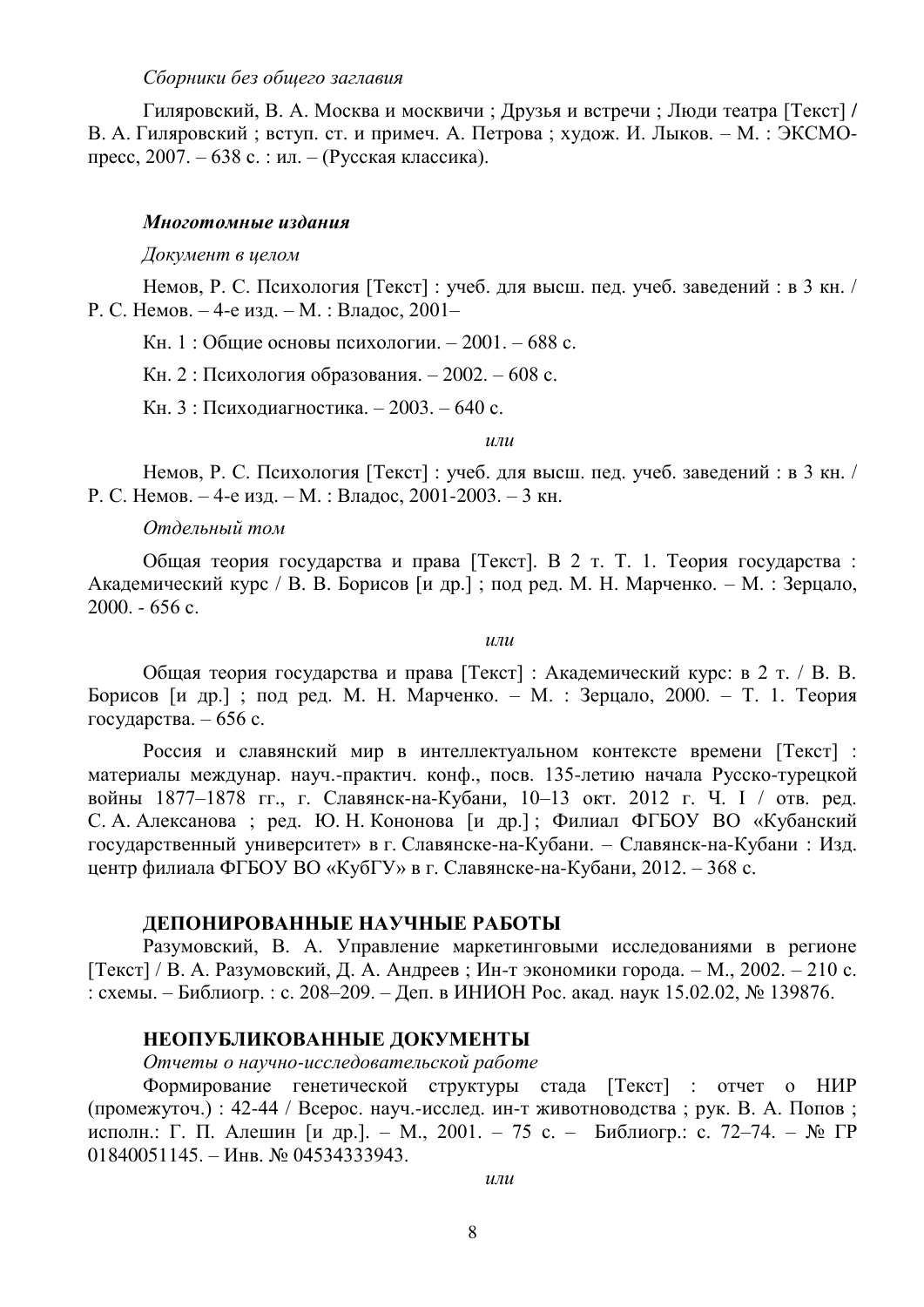Формирование генетической структуры стада [Текст] : отчет о НИР (промежуточ.) : 42-44 / Всерос. науч.-исслед. ин-т животноводства ; рук. В. А. Попов. – М., 2001. – 75 с. – Исполн.: Г. П. Алешин, И. В. Ковалева, Н. К. Латышев, Е. И. Рыбакова, А. А. Стриженко. – Библиогр.: с. 72–74. – № ГР 01840051145. – Инв. № 04534333943.

Состояние и перспективы развития статистики печати Российской Федерации [Текст] : отчет о НИР (заключ.) : 06-02 / Рос. кн. палата ; рук. Джиго А. А.; исполн.: Смирнова В. П. [и др.]. – М., 2000. – 250 с. – Библиогр.: с. 248–250. – Инв. № 756600.

*Ⱦɢɫɫɟɪɬɚɰɢɢ*

Белозеров, И. В. Религиозная политика Золотой орды на Руси в XXII–XIV вв.  $[Texter]$ : дис. ... канд. ист. наук: 07.00.02 : защищена 22.01.02 : утв. 15.07.02 / Белозеров Иван Валентинович. – М., 2002. – 215 с. – Библиогр.: с. 202–213.

#### **АУДИОИЗДАНИЯ**

Роман (иермон.). Песни [Звукозапись] / иермонах Роман; исп. Жанна Бичевская. – СПб. : Центр дух. просвещения, 2002. – 1 электрон. опт. диск. – (Песнопения иермонаха Романа; вып. 3).

# **ВИДЕОИЗДАНИЯ**

От заката до рассвета [Видеозапись] / реж. Роберт Родригес ; в ролях: К. Tарантино, X. Кейтель, Лж. Клуни; Paramount Films. – М. : Премьер-видеофильм, 2002. – 1 вк. – Фильм вышел на экраны в 1999 г.

#### ЭЛЕКТРОННЫЕ РЕСУРСЫ

#### Ресурсы локального доступа

Александр и Наполеон [Электронный ресурс] : История двух императоров / Музей-панорама «Бородинская битва», Интерсофт. – Электрон. дан. – М. : Интерсофт, 1997. – 1 электрон. опт. диск (CD-ROM) : зв., цв. ; 12 см. – Систем. требования : ПК с процессором 486 DX2-66 ; 8 Мб ОЗУ ; Microsoft Windows 3.1 или Windows 95 ; 2скоростной дисковод CD-ROM ; видеокарта SVGA 256 цв. ; Зв. карта 16 бит стандарта МРС ; стерео колонки или наушники. – Загл. с этикетки диска.

#### Ресурсы удаленного доступа

Авилова, Л. И. Развитие металлопроизводства в эпоху раннего металла (энеолит – поздний бронзовый век): состояние проблемы и перспективы исследований [Электронный ресурс] / Л. И. Авилова // Вестн. РФФИ. 1997. № 2. Режим доступа: http://www.rfbr.ru/pics/22394ref/file.pdf, свободный. – Загл. с экрана.

Волков, В. Ю. Физическая культура : курс дистанционного обучения по ГСЭ05 «Физ. культура» [Электронный ресурс] / В. Ю. Волков, Волкова Л. М. ; С.-Петерб. гос. политехн. ун-т. СПб, 2003. Доступ из локальной сети Фундамент. б-ки СПбГПУ. Систем. требования : Power Point. Режим доступа:

http://www.unilib.neva/ru/dl/local/407/oe/oe.ppt. –  $3a\tau\pi$ . c  $3x\tau\pi$ .

# СОСТАВНЫЕ ЧАСТИ ДОКУМЕНТОВ

#### Cтатья из книги

Двинянинова, Г.С. Комплимент : коммуникативный статус или стратегия в дискурсе [Текст] // Социальная власть языка : сб. науч. тр. / Г.С. Двинянинова;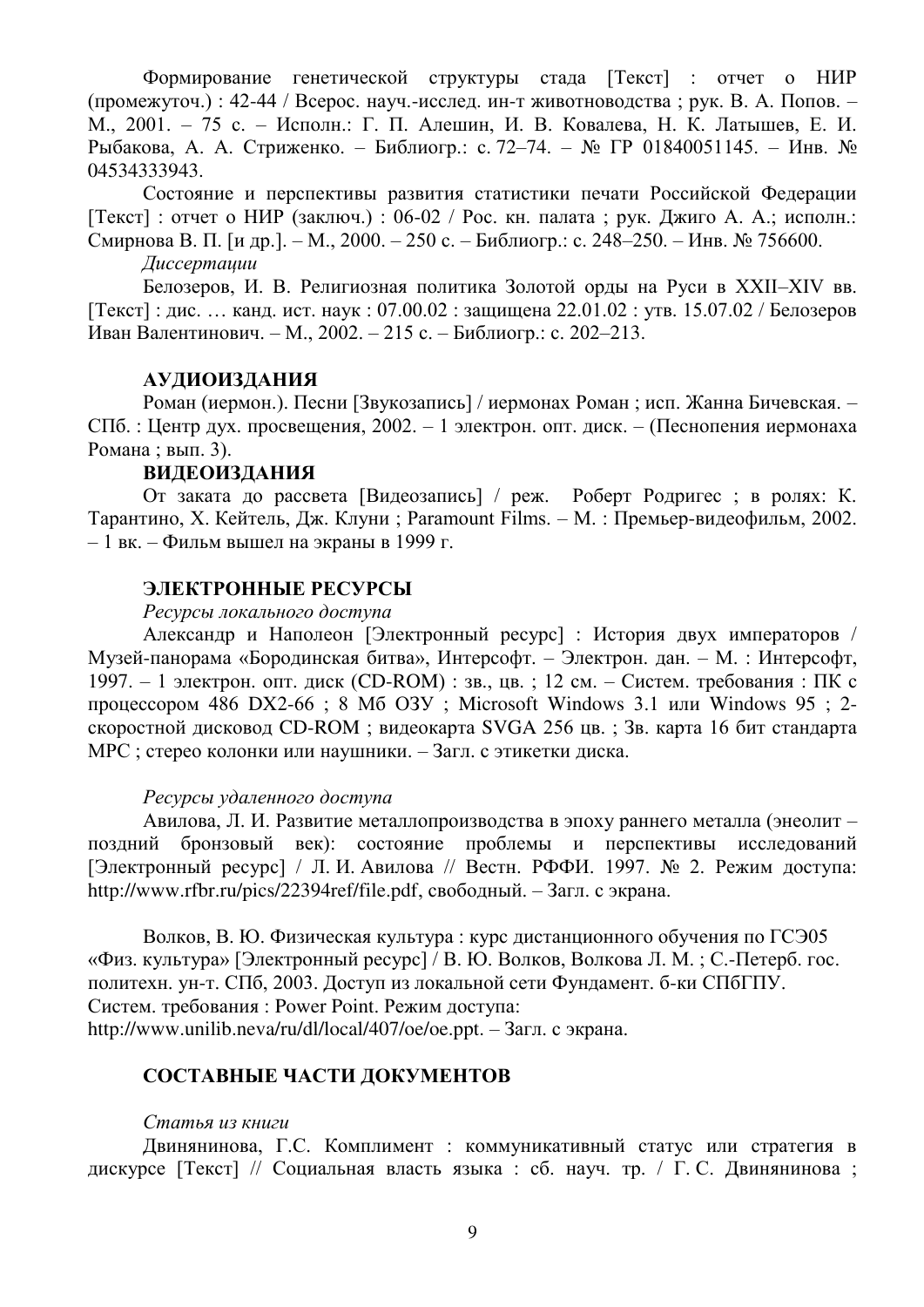Воронеж. межрегион. ин-т обществ. наук, Воронеж. гос. ун-т, Фак. романо-герман. истории. – Воронеж : Воронеж. гос. ун-т, 2001. – С. 101–106.

Статья из сериального издания

Современные этнополитические процессы на Северном Кавказе [Текст] // Дагестанская правда. – 2008. – 2 октября.

Венеровский, С. А. Воспоминания [Текст] / С. А. Венеровский // Родная Кубань. –  $1999. - N<sub>2</sub>4. - C. 93.$ 

Боголюбов, А. Н. О вещественных резонансах в волноводе с неоднородным заполнением [Текст] / А. Н. Боголюбов // Вестн. Моск. ун-та. Сер. 3, Физика.  $A$ строномия. – 2009. – № 5. – С. 23–25.

Оруэлл Дж. 1984 [Текст] : роман / Дж. Оруэлл ; пер. с англ. В. Голышева // Новый  $\text{MMD.} - 1989. - \text{N}_2$  2. – C. 132–172;  $\text{N}_2$  3. – C. 140–189;  $\text{N}_2$  4. – C. 92–128.

Раздел, глава

Леонтьев, К. Н. Племенная политика как орудие всемирной революции [Текст] / К. Н. Леонтьев // Избранное / К. Н. Леонтьев. – М. : Рарог, Московский рабочий, 1993. – C. 307–338.

Нарочницкая, Н. Споры вокруг Византии [Текст] / Н. Нарочницкая // Гибель империи. Византийский урок / [Авт. архимандрит Тихон (Шевкунов)]. – М. : Эксмо,  $2008. - C. 184 - 197.$ 

Герцен, А. И. Тиранство сибирского Муравьева [Текст] / А. И. Герцен // Собр.  $co$ ч. : в 30 т. / А. И. Герцен. – М. : Наука, 1968. – Т. 14. – С. 315–316.

 $Peu$ ензии

 $\Gamma$ аврилов, А. В. Как звучит? [Текст] / А. В. Гаврилов // Кн. обозрение. – 2002. – 11 марта (№ 10–11). – С. 2 – Рец. на кн. : Музыкальный запас. 70-е: проблемы, портреты, случаи / Т. Чередниченко. – М. : Новое лит. обозрение, 2002. – 592 с.

 $\mu$ *nu* 

Зданович, А. А. Свои и чужие – интриги разведки [Текст] / А. Зданович. – М. : ОЛМА-пресс: МассИнформМедиа, 2002. – 317 с.

Рец.: Мильчин, К. На невидимом фронте без перемен / К. Мильчин // Кн.  $66$ озрение. – 2002. – 11 марта (№10–11). – С. 6.

# **ІІ. БИБЛИОГРАФИЧЕСКИЕ ССЫЛКИ**

Список библиографических ссылок дается с заголовком «Литература» (без кавычек), составляется в алфавитном порядке (либо в порядке использования источников в тексте, если это оговаривается отдельно).

Библиографические ссылки на цитируемые, рассматриваемые, упоминаемые документы оформляются по ГОСТ Р 7.0.5-2008. СИБИД. Библиографическая ссылка. Общие требования и правила составления.

Сокращения – по ГОСТ Р 7.0.12<sup>*-2011*. СИБИД. Библиографическая запись.</sup> Сокращение слов и словосочетаний на русском языке. Обшие требования и правила.

В п. 4.5 ГОСТ Р 7.0.5-2008 указано, что по составу элементов библиографическая ссылка может быть полной и краткой:

полная ссылка, содержащая совокупность библиографических сведений о документе, предназначенная для общей характеристики, идентификации и поиска документа – объекта ссылки, составляется по ГОСТ 7.1-2003, ГОСТ 7.82-2001, ГОСТ **7.80-2000** (см. выше разд. І. Библиографический список).

**краткая ссылка**, предназначенная только для поиска документа – объекта ссылки, составляется на основе принципа лаконизма в соответствии с требованиями **ȽɈɋɌ Ɋ 7.0.5-2008.**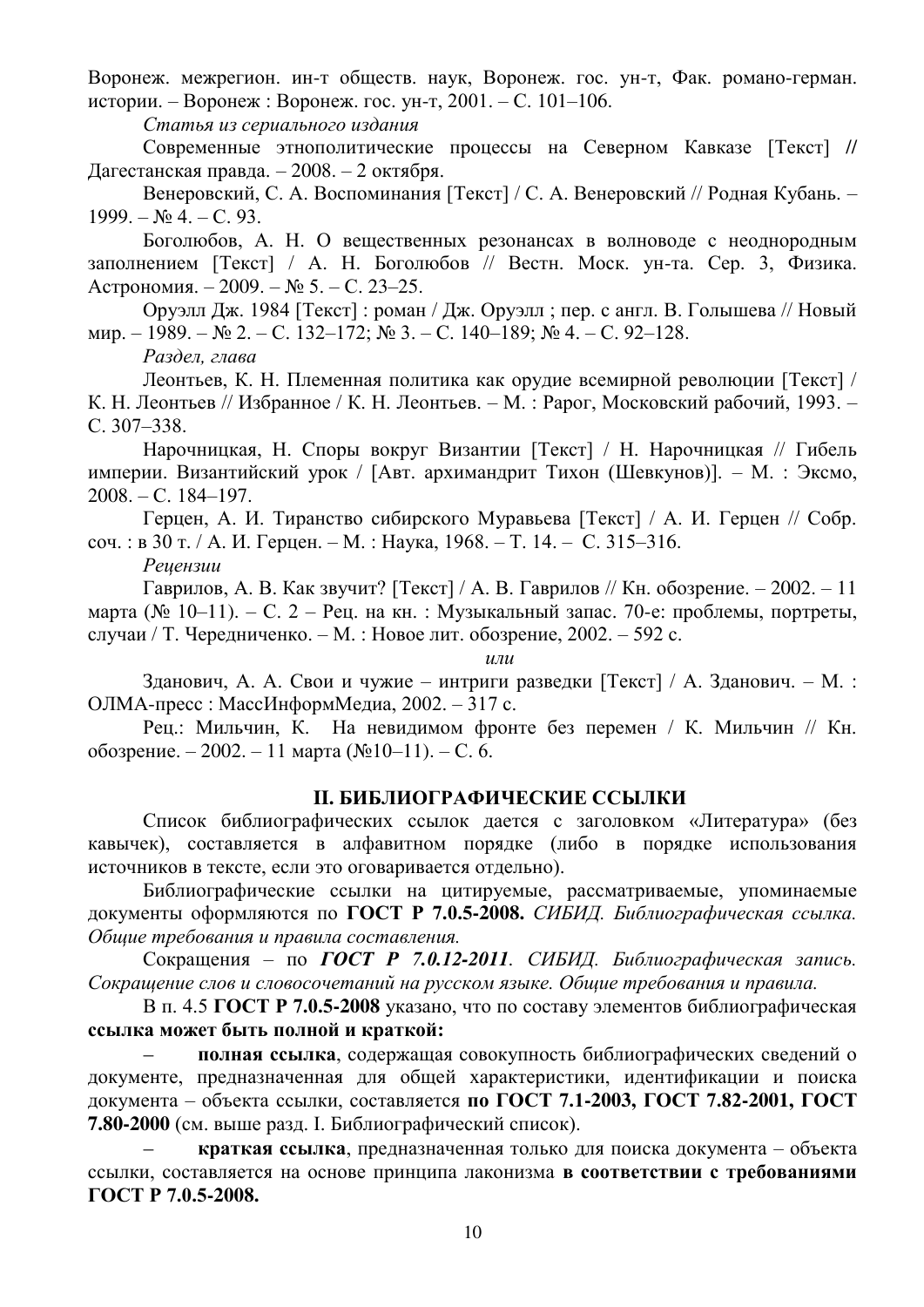Ссылки различают по месту расположения: внутритекстовые, подстрочные, затекстовые

# $\boldsymbol{\Pi}$ одстрочные ссылки

Сноски в тексте выполняются средствами текстового редактора, размещаются на той же странице, где поставлен указатель сноски. В качестве указателя целесообразно выбирать символ звездочки (если на странице сносок не более двух-трех) или нумеровать их в естественном порядке. Текст сноски набирается обычно шрифтом, несколько меньшим, чем шрифт основного текста пособия (например, Times New Roman  $12 \pi T$ ).

# **Затекстовые ссылки**

Совокупность затекстовых ссылок оформляется как перечень библиографических записей, помещенный после текста статьи или его составной части. Отсылки в тексте заключаются в квадратные скобки: *[10, с. 81]*.

# При оформлении библиографических ссылок:

1. Внутритекстовые ссылки приводятся в круглых скобках,

2. При отсутствии нумерации в списке затекстовых ссылок, отсылки в тексте содержат определенные идентифицирующие сведения: имя автора (авторов), название документа, год издания, обозначение и номер тома, указание страниц: [Философия *ɤɭɥɶɬɭɪɵ..., ɫ. 176];*

3. Между фамилией и инициалами автора запятая не ставится;

4. Инициалы автора разделяются пробелом (неразрывным);

5. Лопускается замена точкой знака «точка и тире»;

6. В любой ссылке (внутритекстовой, подстрочной, затекстовой) описание может содержать имена одного, двух или трех авторов документа, при этом фамилии и инициалы, указанные в заголовке, не повторяют в сведениях об ответственности за косой чертой. При наличии четырех и более авторов сведения приводятся только за косой чертой – слеш  $\langle \cdot \rangle$ : /  $\langle \cdot \rangle$ нициалы и фамилия автора *[u др.*]>;

7. Если текст цитируется не по первоисточнику, а по другому документу, то в начале ссылки приводят слова: «Цит. по:» (цитируется по), «Приводится по:», с указанием источника заимствования;

8. Для электронных ресурсов удаленного доступа приводят примечание о режиме доступа, в котором допускается вместо слов «Режим доступа» (или их эквивалента на другом языке) использовать для обозначения электронного адреса аббревиатуру «URL» (Uniform Resource Locator – унифицированный указатель ресурса). После электронного адреса в круглых скобках приводят сведения о дате обращения к электронному ресурсу: после слов «дата обрашения» указывают число, месяц, год:

Если ссылки на электронные ресурсы включают в массив ссылок, содержащий сведения о документах различных видов, то в ссылках, как правило, указывают общее обозначение материала для электронных ресурсов;

9. При повторе ссылок на один и тот же объект различают библиографические ссылки:

- первичные, в которых библиографические сведения приводятся впервые в данном документе;

- повторные, в которых ранее указанные библиографические сведения повторяют в сокращенной форме.

10. В конце подстрочной, затекстовой ссылок обязательно ставится точка.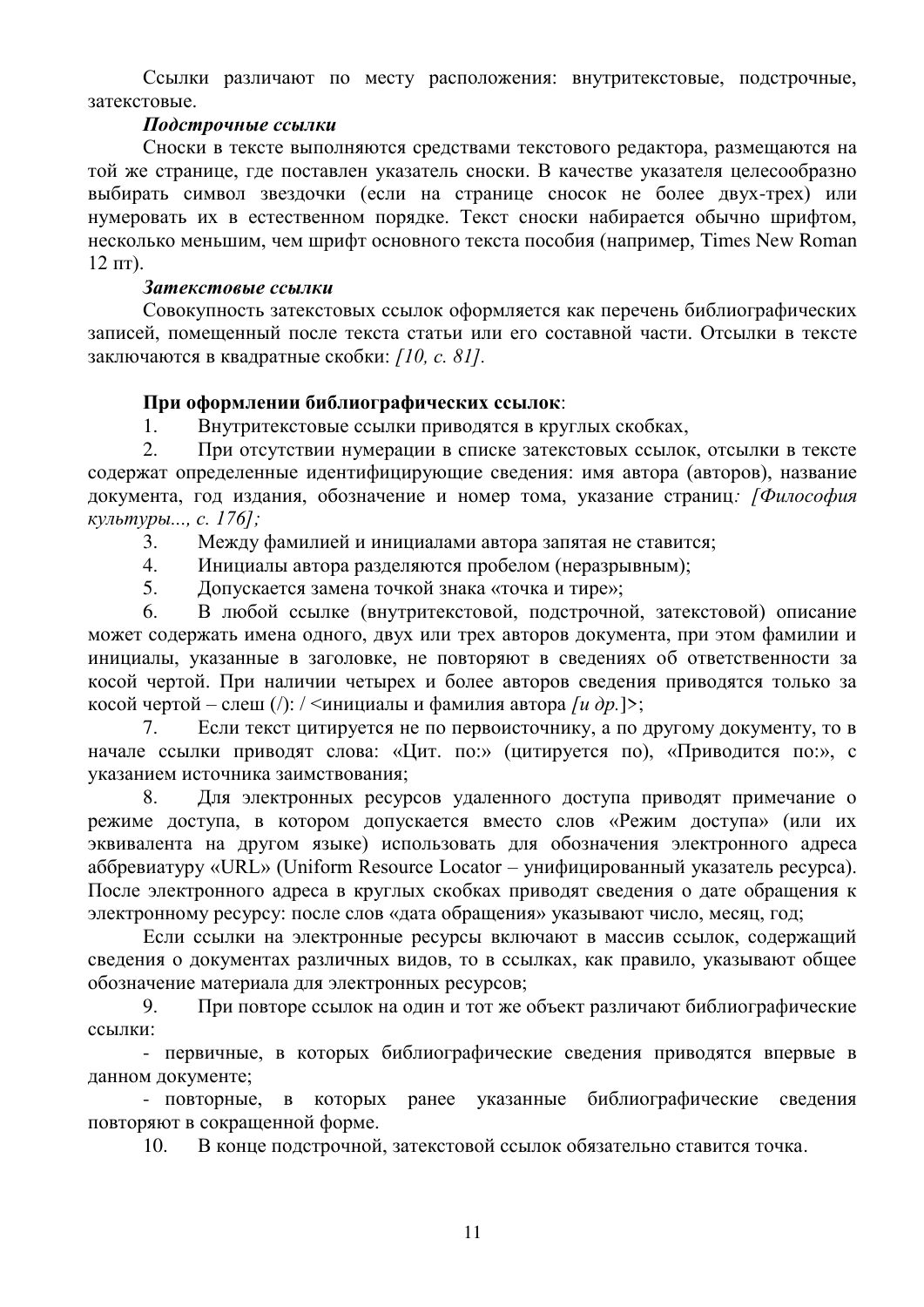# *ɉɊɂɆЕɊЫ ȻɂȻɅɂɈȽɊȺɎɂЧЕɋɄɂɏ ɋɋЫɅɈɄ*

#### Затекстовая библиографическая ссылка

- В отсылке указывают порядковый номер и страницы печатного документа, на которых помешен объект ссылки:

**– в тексте:** 

 $[10, c. 81]$ ,

 $-$  в затекстовой ссылке (один автор):

10. Бердяев Н. А. Смысл истории. М.: Мысль, 1990. 175 с.

 $-$  в затекстовой ссылке (три автора):

14. Мельников В. П., Клейменов С. А., Петраков А. М. Информационная безопасность и защита информации : учеб. пособие. М. : Академия, 1990. 175 с.

 $-$  в затекстовой ссылке (авторов четыре и более):

21. Краткий экономический словарь / А. Н. Азрилиян [и др.]. М. : Ин-т новой экономики, 2002. 1087 с.

- Полные и краткие ссылки:

 $-$  полная ссылка:

17. История Российской книжной палаты, 1917-1935 / Р. А. Айгистов [и др.] ; общ. рук. изд. проектом Сироженко В.А.; Рос. кн. палата. – 2-е изд., исправл. и доп. – М.: Рос. кн. палата, 2006. – 447 с. ; общ.

– краткая ссылка:

17. История Российской книжной палаты, 1917–1935. М.: Рос. кн. палата, 2006.  $447c.$ 

- При отсутствии нумерации записей в затекстовой ссылке:

**– в тексте:** 

 $[Философия культуры ..., c. 176]$ 

 $-$  в затекстовой ссылке:

Философия культуры и философия науки: проблемы и гипотезы: межвуз. сб. науч. тр. / Саратовский гос. ун-т; под ред. С. Ф. Мартыновича. Саратов: Изд-во Саратовского ун-та, 1999. 199 с.

– *в* тексте:

[Бахтин, 2003, с. 18] (*в отсылке указан год издания в связи с тем, что в тексте* имеются отсылки на другое издание М. М. Бахтина, вышедшее в 1975 г.)

 $-$  в затекстовой ссылке:

Бахтин М. М. Формальный метод в литературоведении: критическое введение в социальную поэтику. М.: Лабиринт, 2003. 192 с.

- Если текст цитируется не по первоисточнику, а по другому документу:

 $-$  в тексте:

 $[34, c. 41]$ ,

 $-$  в затекстовой ссылке:

34. Цит. по: Щур Г. С. Теория поля в лингвистике. М. : Наука, 1974. 254 с.

- Затекстовая ссылка на электронный ресурс удаленного доступа:

18. Федеральная служба государственной статистики РФ : сайт. URL: http://www.gks.ru/ (дата обращения: 12.01.2012).

19. ЭКО : всероссийский экономический журнал : сайт. URL: http://www.ecotrends.ru/ (дата обращения: 12.01.2012).

20. Паринов С. И. Система Соционет как платформа для разработки научных информационных ресурсов и онлайновых сервисов [Электронный ресурс] // Электрон. б-ки. 2003. Т. 6, вып. 1. URL: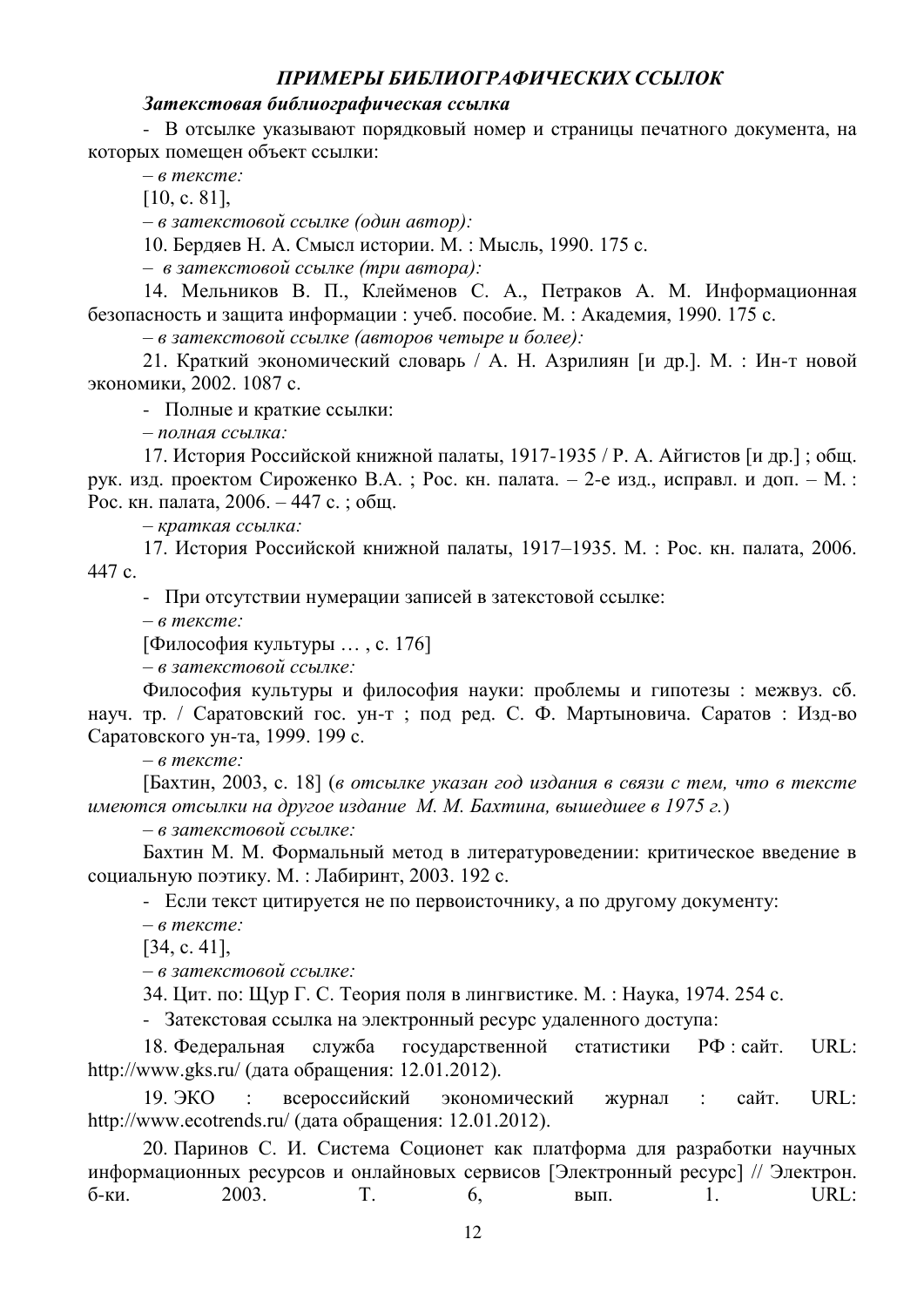http://www.elbib.ru/indexphtml?page=elib/rus/jornal/2003/part1/PLP/ (дата обращения: 25.11.2006).

21. Авилова Л. И. Развитие металлопроизводства в эпоху раннего металла (энеолит – поздний бронзовый век): состояние проблемы и перспективы исследований  $[Электронный$  ресурс] // Вестн. РФФИ. 1997.  $N_2$  2. URL: http://www.rfbr.ru/pics/22394ref/file.pdf (дата обращения: 19.09.2007).

22. Волков В. Ю., Волкова Л. М. Физическая культура: курс дистанционного обучения по ГСЭ05 «Физ. культура» [Электронный ресурс] / С.-Петерб. гос. политехн. ун-т. СПб., 2003. Доступ из локальной сети Фундамент. б-ки СПбГПУ. Систем. требования: Power Point. URL: http://www.unilib.neva/ru/dl/local/407/oe/oe.ppt (дата обращения: 01.11.2003).

23. Весь Богородский уезд [Электронный ресурс] : форум // Богородск – Ногинск. Богородское краеведение : сайт. Ногинск, 2006. URL: http://www.bogorodsknoginsk.ru/forum/ (дата обращения: 11.12.2007).

24. О жилищных правах научных работников [Электронный ресурс] постановление ВЦИК, СНК РСФСР от 20 авг.1933 г. (с изм. и доп., внесенными постановлением ВЦИК, СНК РСФСР от 1 нояб. 1934 г., от 24 июня 1938 г.). Доступ из справ.-правовой системы «КонсультантПлюс».

- Затекстовая ссылка на электронный ресурс локального доступа:

45. Энциклопелия животных Кирилла и Мефолия. М.: Кирилл и Мефолий: New media generaition, 2006. 1 электрон. опт. диск (CD-ROM).

- Если отсылка содержит сведения о нескольких затекстовых ссылках, группы сведений отделяют знаком точка с запятой:

[10; 19]

[Гордлевский, т. 2, с. 142; Алькаева, Бабаев, с. 33–34] [Сергеев, Латышев, 2001; Сергеев, Крохин]

- Повторная затекстовая ссылка

– *ɩɟɪɜɢɱɧɚɹ ɡɚɬɟɤɫɬɨɜɚɹ ɫɫɵɥɤɚ*

57. Шапкин А. С. Экономические и финансовые риски: оценка, управление, портфель инвестиций. 3-е изд. М., 2004. 536 с.

 $-$  повторная затекстовая ссылка

62. Шапкин А. С. Экономические и финансовые риски. С. 62.

– *ɩɟɪɜɢɱɧɚɹ ɡɚɬɟɤɫɬɨɜɚɹ ɫɫɵɥɤɚ*

74. Соловьев В. С. Красота в природе: соч. в 2 т. М.: Прогресс, 1988. Т. 1. С. 35–

36.

 $-$  повторная затекстовая ссылка

87. Соловьев В. С. Указ. соч. Т. 2. С. 361.

- Последовательное расположение первичной и повторной затекстовой ссылки

– *ɩɟɪɜɢɱɧɚɹ ɡɚɬɟɤɫɬɨɜɚɹ ɫɫɵɥɤɚ*

52. Россия и мир: гуманитар. проблемы: межвуз. сб. науч. тр. / С.-Петерб. гос. VH-т вол. коммуникаций. 2004. Вып. 8. С. 145.

 $-$  повторная затекстовая ссылка

53. Там же. Вып. 9. С. 112.

Библиографические ссылки на архивные документы

ГАРФ. Ф 130. Оп. 6. Д. 305. Л. 32–35.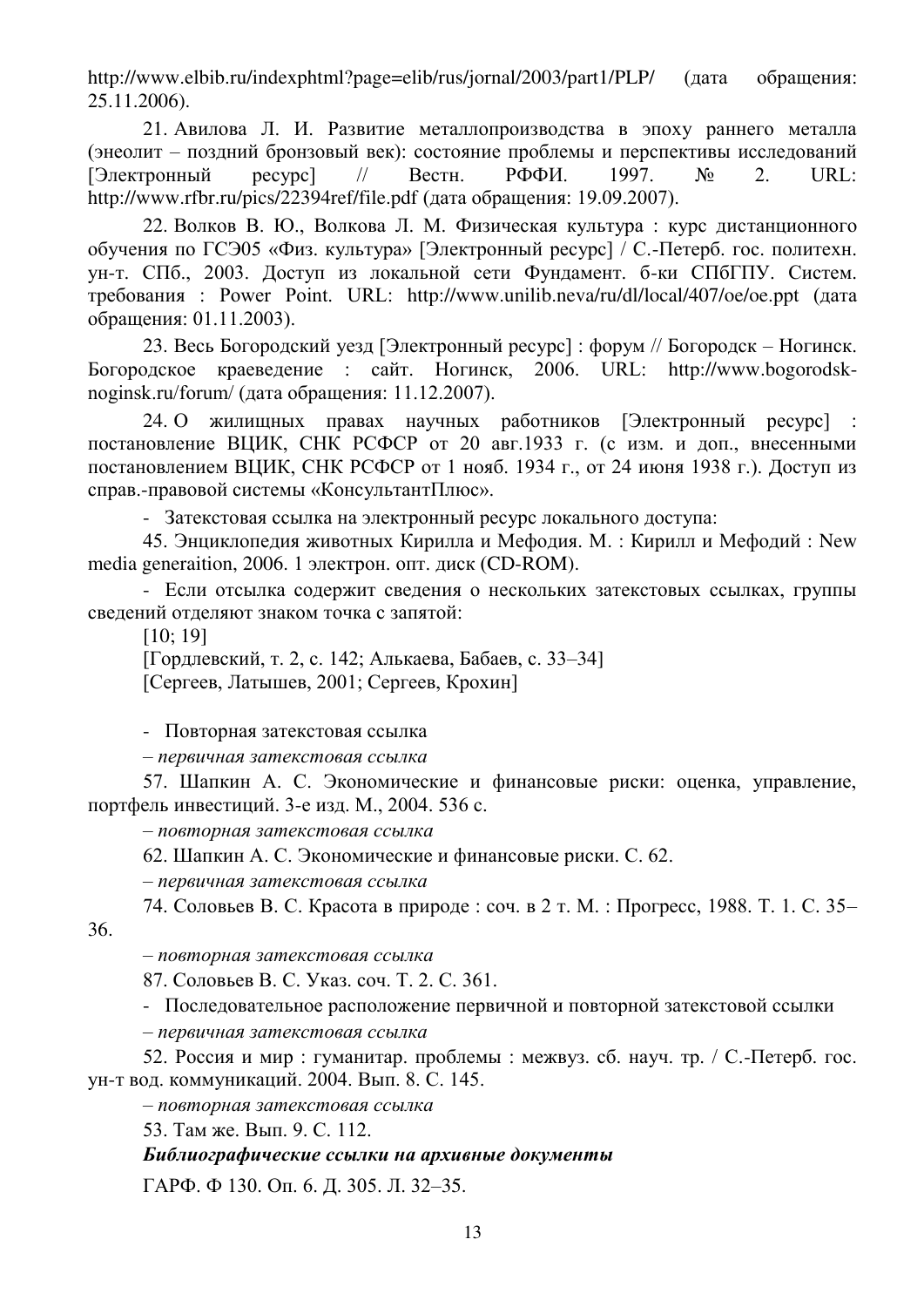Отдел архивных документов Российской национальной библиотеки (ОАД РНБ).  $\Phi$  1. Оп. 1. 1856 г. Ед. хр. 21

ШГА Армении, Ф. 815. Оп. 1. Д. 27. Л. 13. – Мкоп. из личн. арх. Н. Н. Алихова.

НБА РКП. Ф. 2. Оп. 1. Д. 1. Копия. Подлинник: ГАРФ. Ф. Р-9658. Оп. : Д. 1.

 $P\Gamma$ АЛА. Ф. 210 (Разрялный приказ. Разрялные вязки. Вязка 1. Ч. 1). № 10. Л. 1–64.

Дело об изменении Устава и штата Государственной Публичной библиотеки // РГИА. Ф. 733. Оп. 15. Ед. хр. 784. Л. 1–15.

Полторацкий С. Д. Материалы к «Словарю русских псевдонимов» // ОР РГБ. Ф. 223 (С. Д. Полторацкий). Картон 79. Ед. хр. 122 ; Картон 80. Ед. хр. 1–24.

Куфаев М. Н. Письмо Б. С. Боднарскому от 20 октября 1925 г. // ОР РГБ. Ф. 573. Картон 41. Д. 55 Л. 18 (Письма М. Н. Куфаева Б. С. Боднарскому, 1920–1930-е гг.).

Доклад начальника Главного управления по делам печати Н. Татищева министру внутренних дел, 1913 г. // РГИА. Ф 785. Оп. 1. Д. 188. Л. 307. – опубл.: Машкова М. В., Сокурова М. В. Их истории возникновения «Книжной летописи» // Сов. библиография. 1957. № 47. ɋ. 19.

[Фомин А. Г. Материалы по истории русской библиографии] // РО ИРЛИ. Ф. 568. Оп. 1. Д. 1. 214 л.

 $\eta$ 

РО ИРЛИ. Ф. 568. Оп. 1. Д. 1. 214 л. [Фомин А. Г. Материалы по истории русской библиографии].

# **III. ПРИСТАТЕЙНЫЕ БИБЛИОГРАФИЧЕСКИЕ СПИСКИ В ЖУРНАЛАХ И СБОРНИКАХ**

Пристатейные библиографические списки в журналах и сборниках оформляются по ГОСТ Р 7.0.7-2009. СИБИД. Статьи в журналах и сборниках. Издательское *<i>ение* (п. 4.8):

- Пристатейные библиографические списки помещают после основного текста статьи.

- Библиографическую запись для пристатейных списков, содержащих сведения об использованных или рекомендуемых документах, составляют по ГОСТ 7.1-2003, ГОСТ 7.80-2000 (см. выше разд. *І. Библиографический список*).

– Библиографическую запись для пристатейных списков, содержащих затекстовые библиографические ссылки (на цитируемые, рассматриваемые, упоминаемые документы), составляют по **ГОСТ Р 7.0.5-2008** (см. выше разд. **II.** Библиографические ссылки).

– Библиографические записи в пристатейных библиографических списках должны быть пронумерованы.

# Пример оформления списка для статьи в сборнике научных трудов: **ЛИТЕРАТУРА**

1. Калинушкин, М. П. О винтовом движении в трубопроводах // Известия РАН. Отдел технических наук. – 2007. – № 3. – С. 15–21.

2. Лопухов, В. И., Кононенко В. Д., Мальчевская Н. Ф. К расчету параметров закрученного потока в горизонтальном трубопроводе. – М. : Недра, 2007. – 73 с.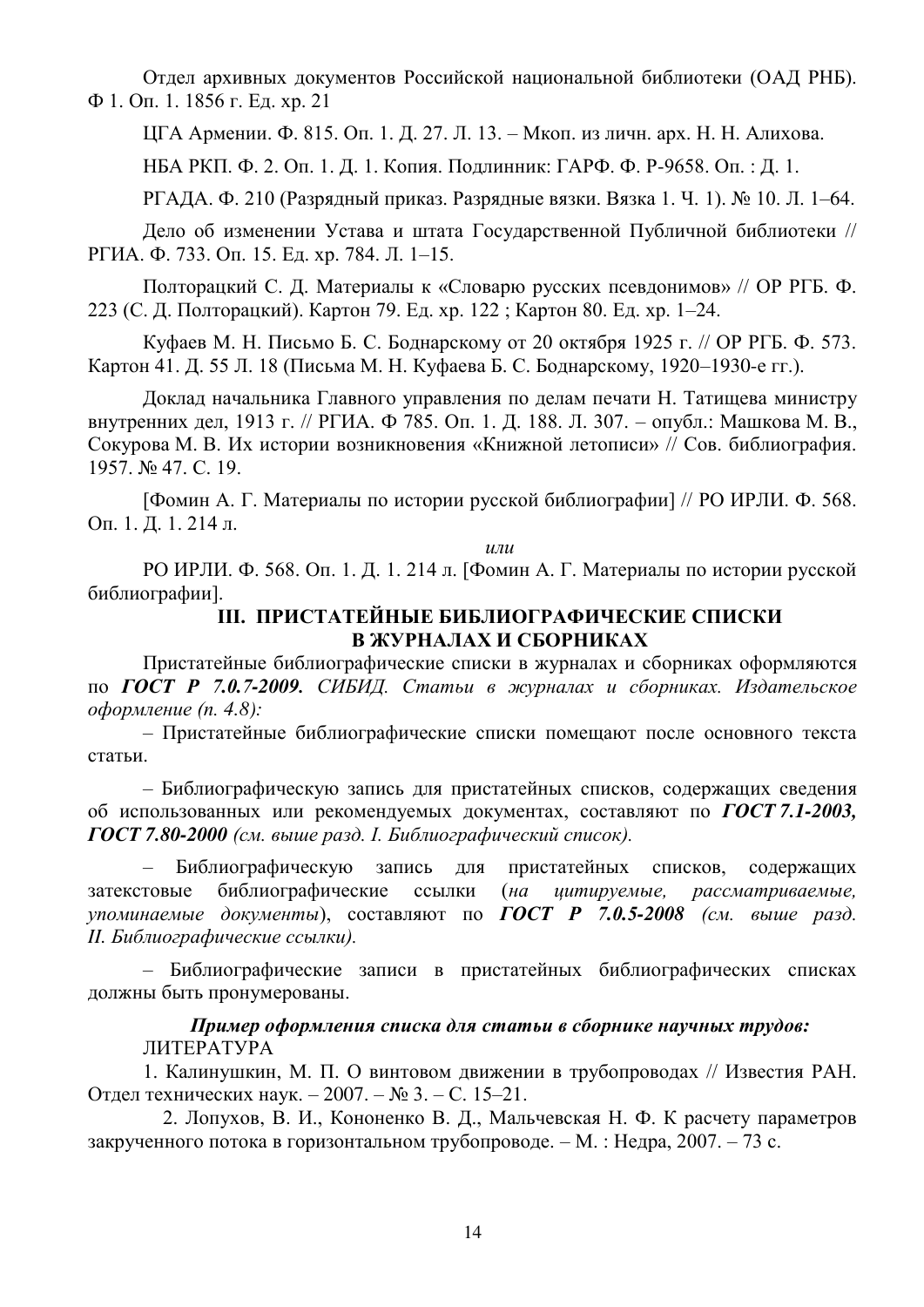# ПРИЛОЖЕНИЯ

# Приложение 1



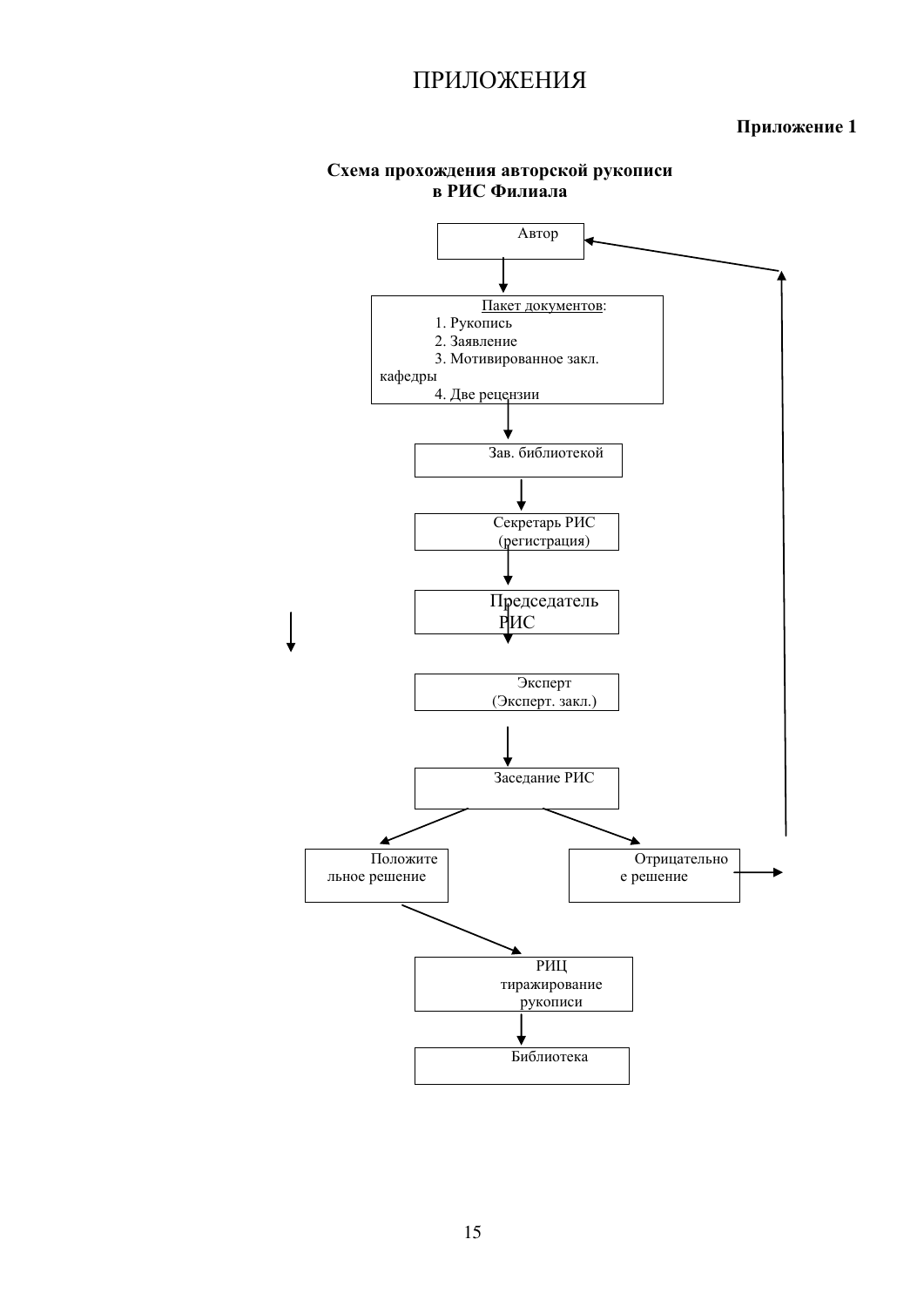# **Заявление** автора о возможности присвоения грифа РИС филиала ФГБОУ ВО «Кубанский государственный университет» в г. Славянске-на-Кубани на научное издание

Председателю РИС филиала ФГБОУ ВО «Кубанский государственный университет» в г. Славянске-на-Кубани

> \_\_\_\_\_\_\_\_\_\_\_\_\_\_\_\_\_\_\_\_  $(\Phi$ .*H*.O)

заявление.

Прошу рассмотреть вопрос о возможности присвоения грифа РИС филиала ФГБОУ ВО «Кубанский государственный университет» в г. Славянске-на-Кубани

на научное издание

\_\_\_\_\_\_\_\_\_\_\_\_\_\_\_\_\_\_\_\_\_\_\_\_\_\_\_\_\_\_\_\_\_\_\_\_\_\_\_\_\_\_\_\_\_\_\_\_\_\_\_\_\_\_\_\_\_\_\_\_\_\_\_\_\_\_\_\_\_

\_\_\_\_\_\_\_\_\_\_\_\_\_\_\_\_\_\_\_\_\_\_\_\_\_\_\_\_\_\_\_\_\_\_\_\_\_\_\_\_\_\_\_\_\_\_\_\_\_\_\_\_\_\_\_\_\_\_\_\_\_\_\_\_\_\_\_\_\_ (наименование)

|                                                                                                                       | (автора, авторов)           |                       |
|-----------------------------------------------------------------------------------------------------------------------|-----------------------------|-----------------------|
| Вид издания производительно при политике и при политике и при политике и при политике и при политике и при политике и |                             |                       |
|                                                                                                                       | (типографское, электронное) |                       |
| Объем рукописи _______ усл. печ. л.                                                                                   |                             |                       |
| $\xleftarrow{\mathcal{R}} \xrightarrow{\qquad} \qquad \qquad$<br>(дата)                                               |                             |                       |
| (подпись)                                                                                                             |                             | (расшифровка подписи) |
| Согласовано:                                                                                                          |                             |                       |
|                                                                                                                       |                             |                       |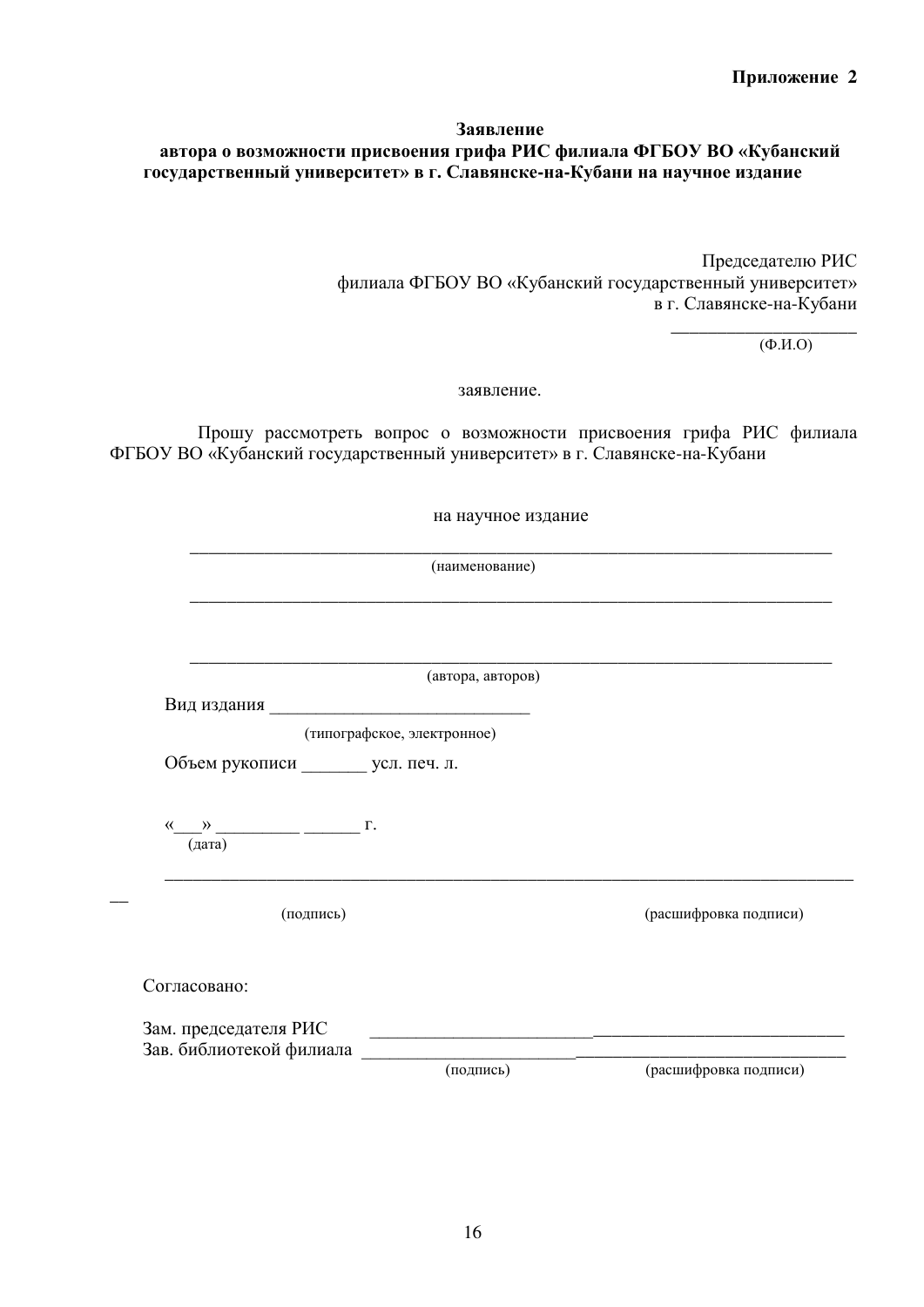## Приложение 3

## Примерная структура мотивированного заключения кафедры

(входит в структуру выписки из протокола заседания кафедры)

1. Ф.И.О. автора, ученая степень и звание, место работы, лолжность, Название рукописи.

2. Информация об экспертах кафедры.

3. Оценка структуры и содержания рукописи, соответствие содержания рукописи предъявляемым требованиям к конкретному виду научного издания. Анализ научных достоинств работы, ее актуальность, научный уровень, теоретическая значимость, соответствие современным научным парадигмам, достоверность полученных результатов.

4. Степень освещения практических вопросов, их актуальность: соответствует ли уровень изложенного в ней материала современным достижениям науки. Указать, чем предлагаемая работа отличается от уже опубликованных на такую же тему.

5. Оценка эффективности использования будущей книги в учебном процессе.

6. Целесообразность (нецелесообразность) присвоения грифа: «Рекомендовано редакционно-издательским советом филиала ФГБОУ ВО «Кубанский государственный университет» в г. Славянске-на-Кубани» и использования логотипа «Филиал ФГБОУ ВО «Кубанский государственный университет» в г. Славянске-на-Кубани».

7. Предполагаемый тираж и сроки издания.

8. Реквизиты протокола заседания кафедры, на котором принято данное заключение. Подпись зав. кафедрой.

Приложение 4

# Примерная схема заключения эксперта кафедры (прилагается к протоколу заседания кафедры и хранится на кафедре, в РИС не поступает)

#### Заключение эксперта (-ов) кафелры

на работу  $(ABTOP)$ 

В заключении эксперта кафедры должны содержаться:

- всесторонняя и объективная оценка издания;

- анализ научных достоинств работы, ее актуальность, научный уровень, теоретическая значимость, соответствием современным научным парадигмам, иостоверность полученных результатов:

- постраничные замечания;

- рекомендации о целесообразности присвоения изданию грифа филиала, а также рекомендации к изданию и тираж.

подпись с расшифровкой и дата и подпись с расшифровкой и дата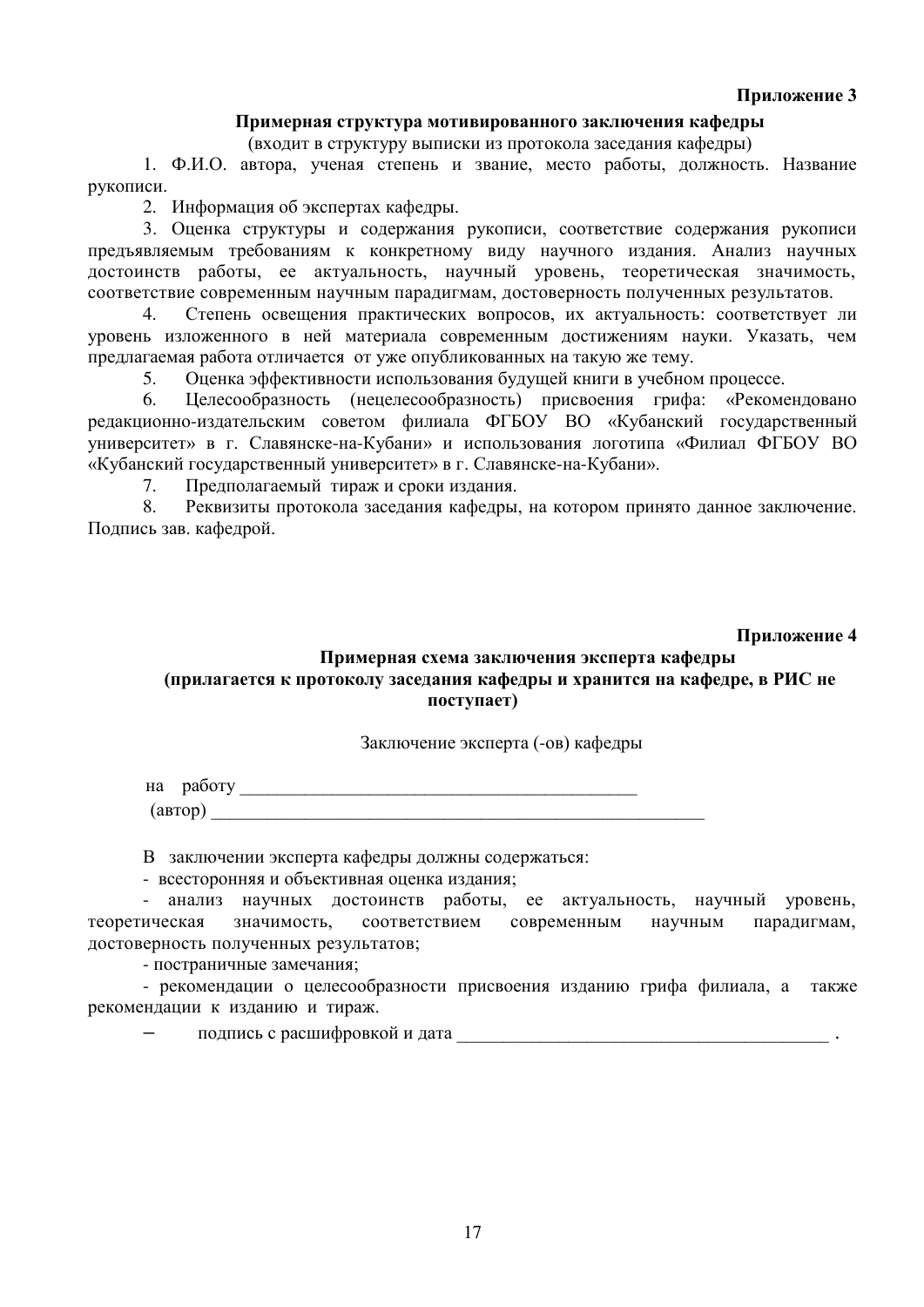# Примерная схема экспертного заключения на научное издание (для эксперта из состава РИС)

|                | Название             |                                                        |                                                                                                                                                             |  |
|----------------|----------------------|--------------------------------------------------------|-------------------------------------------------------------------------------------------------------------------------------------------------------------|--|
| работы:        |                      |                                                        |                                                                                                                                                             |  |
|                |                      |                                                        |                                                                                                                                                             |  |
| Автор (ы):     |                      |                                                        |                                                                                                                                                             |  |
|                | Далее дается оценка: |                                                        |                                                                                                                                                             |  |
|                |                      | соответствия виду издания (основная оценка);           |                                                                                                                                                             |  |
|                |                      |                                                        | соответствия всех представленных в пакете документов сопроводительных<br>материалов (заключение кафедры; отзывы рецензентов) предъявляемым требованиям и их |  |
| объективность; |                      | качества изложения и представления материала рукописи; |                                                                                                                                                             |  |
|                |                      |                                                        | практической ценности для реализации образовательного процесса.                                                                                             |  |
|                | Заключение           |                                                        | (научное издание может или не может быть рекомендовано к изданию с грифом РИС Филиала)                                                                      |  |
|                | Эксперт:             |                                                        |                                                                                                                                                             |  |
|                |                      | (подпись)                                              | (Ф.И.О., уч. степень, уч. звание)                                                                                                                           |  |
|                | (дата)               |                                                        |                                                                                                                                                             |  |
|                |                      |                                                        |                                                                                                                                                             |  |
|                |                      |                                                        |                                                                                                                                                             |  |
|                |                      |                                                        |                                                                                                                                                             |  |
|                |                      |                                                        |                                                                                                                                                             |  |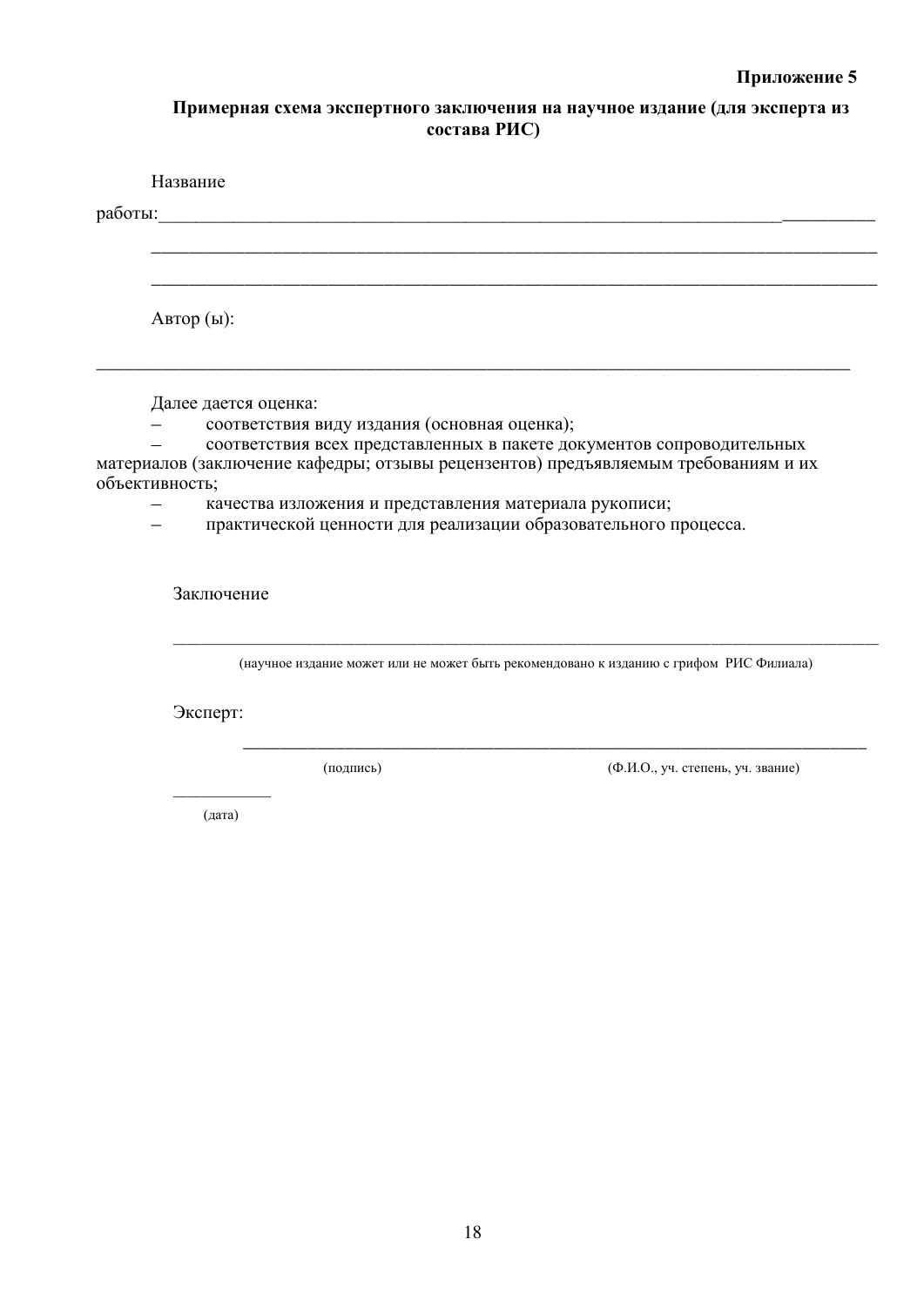# Приложение 6

# Заключение РИС Филиала на научное издание

| филиала ФГБОУ ВО «Кубанский государственный университет»                                              | Утверждаю»<br>Председатель РИС                          |                  |  |
|-------------------------------------------------------------------------------------------------------|---------------------------------------------------------|------------------|--|
|                                                                                                       | в г. Славянске-на-Кубани                                |                  |  |
|                                                                                                       | $\left\langle \left\langle \right\rangle \right\rangle$ | $201$ $\Gamma$ . |  |
|                                                                                                       |                                                         |                  |  |
| Рассмотрев представленные материалы и заключения экспертов в составе:                                 |                                                         |                  |  |
| (ФИО, должность)                                                                                      |                                                         |                  |  |
| РИС отмечает следующее:                                                                               |                                                         |                  |  |
|                                                                                                       |                                                         |                  |  |
| 1.                                                                                                    |                                                         |                  |  |
| (соответствие виду издания)<br>2.                                                                     |                                                         |                  |  |
| (актуальность, новизна, научная и практическая значимость)                                            |                                                         |                  |  |
| 3.                                                                                                    |                                                         |                  |  |
| (степень разработки в целом, в том числе: полнота (всесторонность, целостность, аргументированность,  |                                                         |                  |  |
| обоснованность (доказательность), глубина (конкретность, детальность, фактографическая насыщенность), |                                                         |                  |  |
| логическая последовательность и т.д.)<br><u> 2000 - Jan Barnett, mars et al. (</u>                    |                                                         |                  |  |
| (научная и практическая ценность для реализации образовательного процесса)                            |                                                         |                  |  |
| Заключение                                                                                            |                                                         |                  |  |
| На основании изложенного РИС Филиала считает, что                                                     |                                                         |                  |  |
| (научное (электронное) издание может или не может быть рекомендовано к изданию)                       |                                                         |                  |  |
| Отзывы экспертов прилагаются.                                                                         |                                                         |                  |  |
| Председатель РИС Филиала: Председатель РИС Филиала:                                                   |                                                         |                  |  |
| (подпись)                                                                                             | (Ф.И.О., уч. степень, уч. звание)                       |                  |  |
|                                                                                                       |                                                         |                  |  |
| (подпись)                                                                                             | $(\Phi$ <sub>M</sub> .O.)                               |                  |  |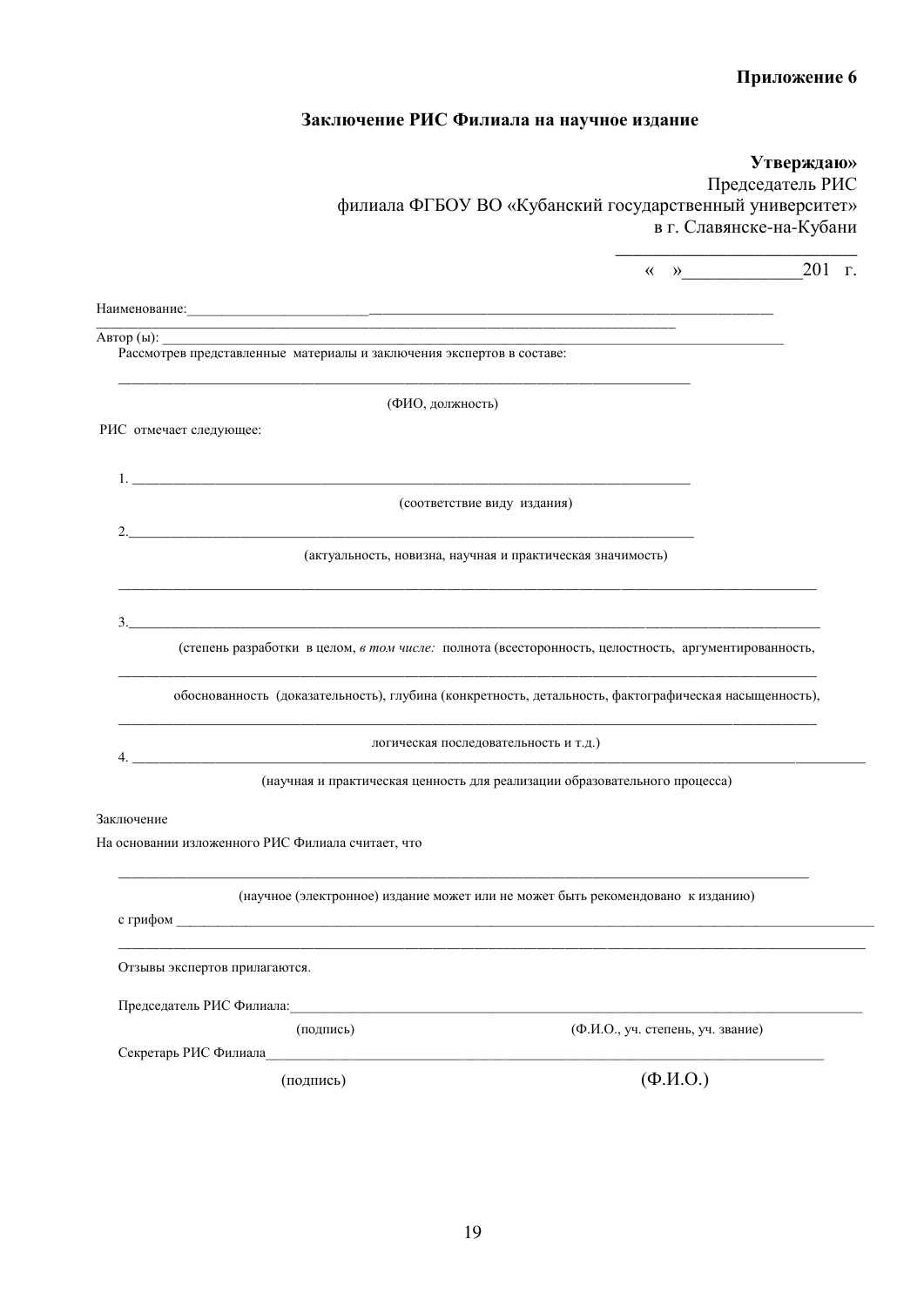Приложение 7 Образцы оформления титульного листа, его оборота, содержания

**МИНИСТЕРСТВО ОБРАЗОВАНИЯ И НАУКИ** РОССИЙСКОЙ ФЕДЕРАЦИИ ФИЛИАЛ ФЕДЕРАЛЬНОГО ГОСУДАРСТВЕННОГО БЮДЖЕТНОГО ОБРАЗОВАТЕЛЬНОГО УЧРЕЖДЕНИЯ ВЫСШЕГО ОБРАЗОВАНИЯ «КУБАНСКИЙ ГОСУДАРСТВЕННЫЙ УНИВЕРСИТЕТ»  $B$  Г. СЛАВЯНСКЕ-НА-КУБАНИ



# Славянская историко-культурная и языковая ситуация

# Коллективная монография

Славянск-на-Кубани Издательский центр филиала ФГБОУ ВО «КубГУ» в г. Славянске-на-Кубани 2016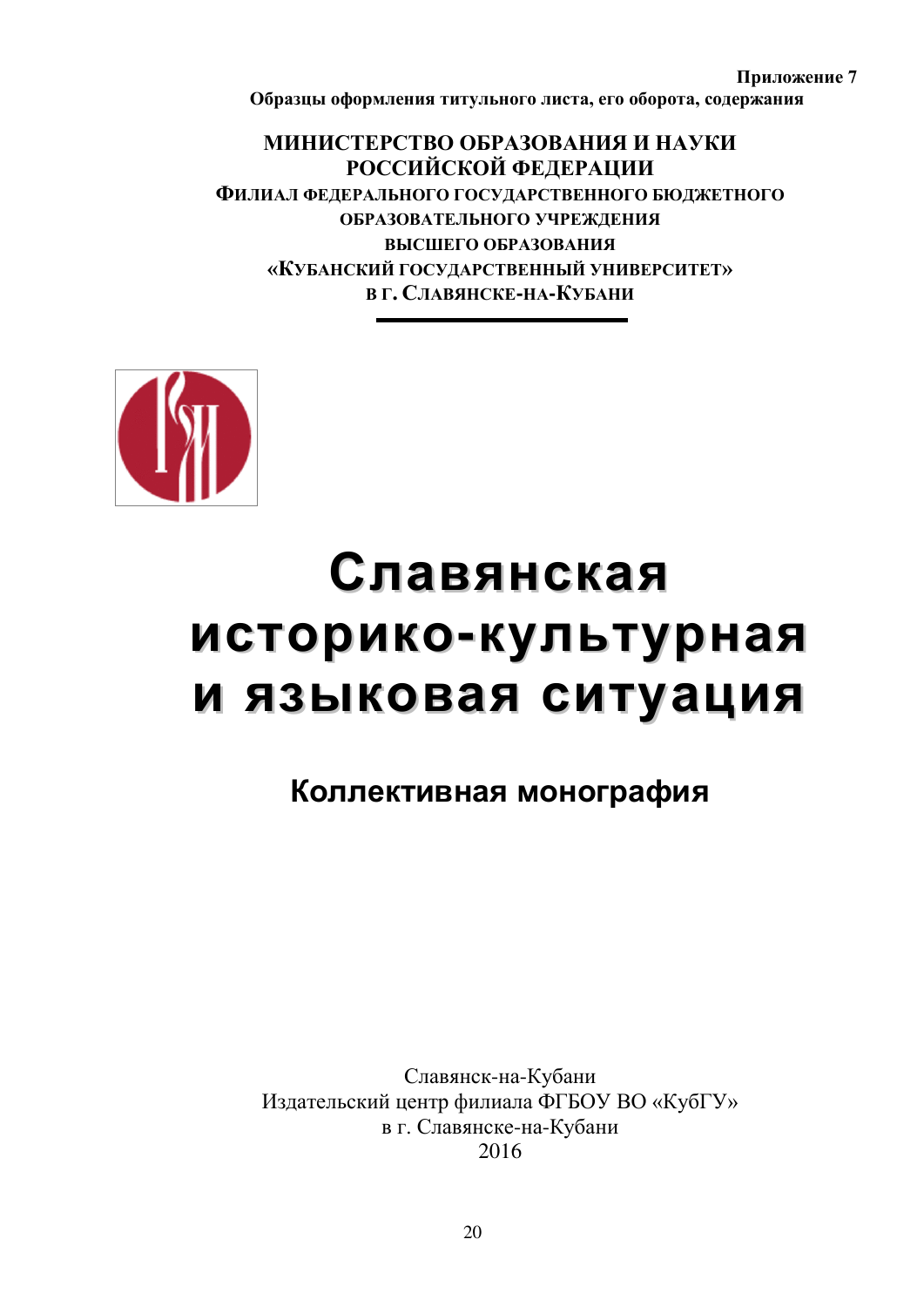#### **ɍȾɄ 94(470) ББК 63.3(2)522-68 + 63.3(4Бол)-6 ɋ471**

#### Рекомендовано к печати редакционно-издательским советом филиала

#### **ɎȽȻɈɍ ȼɈ «Ʉɭɛɚɧɫɤɢɣ ɝɨɫɭɞɚɪɫɬɜɟɧɧɵɣ ɭɧɢɜɟɪɫɢɬɟɬ» ɜ ɝ. ɋɥɚɜɹɧɫɤɟ-ɧɚ-Ʉɭɛɚɧɢ**

#### **Реиензенты:**

В. Г. Дидковская, доктор филологических наук, профессор ФГБОУ ВО «Новгородский государственный университет им. Ярослава Мудрого»

И. А. Кудряшов, доктор филологических наук, профессор ФГБОУ ВО «Южный федеральный yниверситет»

С. Л. Дударев, доктор исторических наук, профессор ФГБОУ ВО «Армавирская государственная педагогическая академия»

#### $P$ едакиионная коллегия:

С. А. Алексанова – ответственный редактор; доктор филологических наук, доцент; зам. директора по научной работе и инновациям филиала ФГБОУ ВО «Кубанский государственный университет» в г. Славянске-на-Кубани (Россия)

Ю. Н. Кононова – редактор; специалист по УМР отдела науки и инноваций филиала ФГБОУ ВО «Кубанский государственный университет» в г. Славянске-на-Кубани (Россия)

**Е. В. Манузин – кандидат исторических наук, доцент; доцент кафедры истории и МП филиала ФГБОУ ВО** «Кубанский государственный университет» в г. Славянске-на-Кубани (Россия)

**Н. Д. Няголова** – кандидат филологических наук, гл. ассистент; университет им. св. Кирилла и Мефодия г. Велико Тырново (р. Болгария)

И. М. Рысин – редактор; директор ИЦ филиала ФГБОУ ВО «Кубанский государственный университет» в г. Славянске-на-Кубани (Россия)

А. Н. Рябиков – кандидат исторических наук, доцент; зав. кафедрой истории и МП филиала ФГБОУ ВО «Кубанский государственный университет» в г. Славянске-на-Кубани (Россия)

М. В. Фуфалько – редактор; заведующая библиотекой филиала ФГБОУ ВО «Кубанский государственный университет» в г. Славянске-на-Кубани (Россия)

**Т. В Шмелева** – ответственный редактор; доктор филологических наук, профессор; профессор кафедры журналистики Новгородского государственного университета им. Ярослава Мудрого (Россия)

А. И. Яценко – кандидат филологических наук, доцент; директор филиала ФГБОУ ВО «Кубанский государственный университет» в г. Славянске-на-Кубани (Россия)

#### **ɋ47**

**Славянская историко-культурная и языковая ситуация** : колл. монография / отв. ред.: С. А. Алексанова, Т. В. Шмелева; ред.: Ю. Н. Кононова, Е. В. Манузин, Н. Д. Няголова, И. М. Рысин, А. Н. Рябиков, М. В. Фуфалько, А. И. Яценко; Филиал ФГБОУ ВО «Кубанский государственный үниверситет» в г. Славянске-на-Кубани. – Славянск-на-Кубани : Издательский центр филиала ФГБОУ ВО «КубГУ» в г. Славянске-на-Кубани, 2012. – 380 с.

#### **ISBN 978-5-91980-025-5**

Коллективная монография подготовлена в рамках проекта «Российско-болгарское историко-культурное взаимодействие: от прошлого к настоящему» (к 135-летию начала Русско-турецкой войны 1877–1878 гг.), осуществляемого при финансовой поддержке фонда «Русский мир» (договор гранта № 894Гр/I-450-12).

Издание предназначено для преподавателей и студентов вузов России и Болгарии, специалистов в области истории, культурологии, филологии, а также широкого круга читателей, интересующихся историей и современным состоянием российско-болгарских отношений в их различных проекциях.

**ɍȾɄ 94(470) GGK**  $63.3(2)522-68 + 63.3(460\pi)-6$ 

**ISBN 978-5-91980-025-5** 

© Коллектив авторов. 2016 © Оформление. Издательский иентр ФГБОУ ВО «Кубанский государственный университет» *ɜ ɝ. ɋɥɚɜяɧɫɤɟ-ɧɚ-Ʉɭɛɚɧɢ, 2016*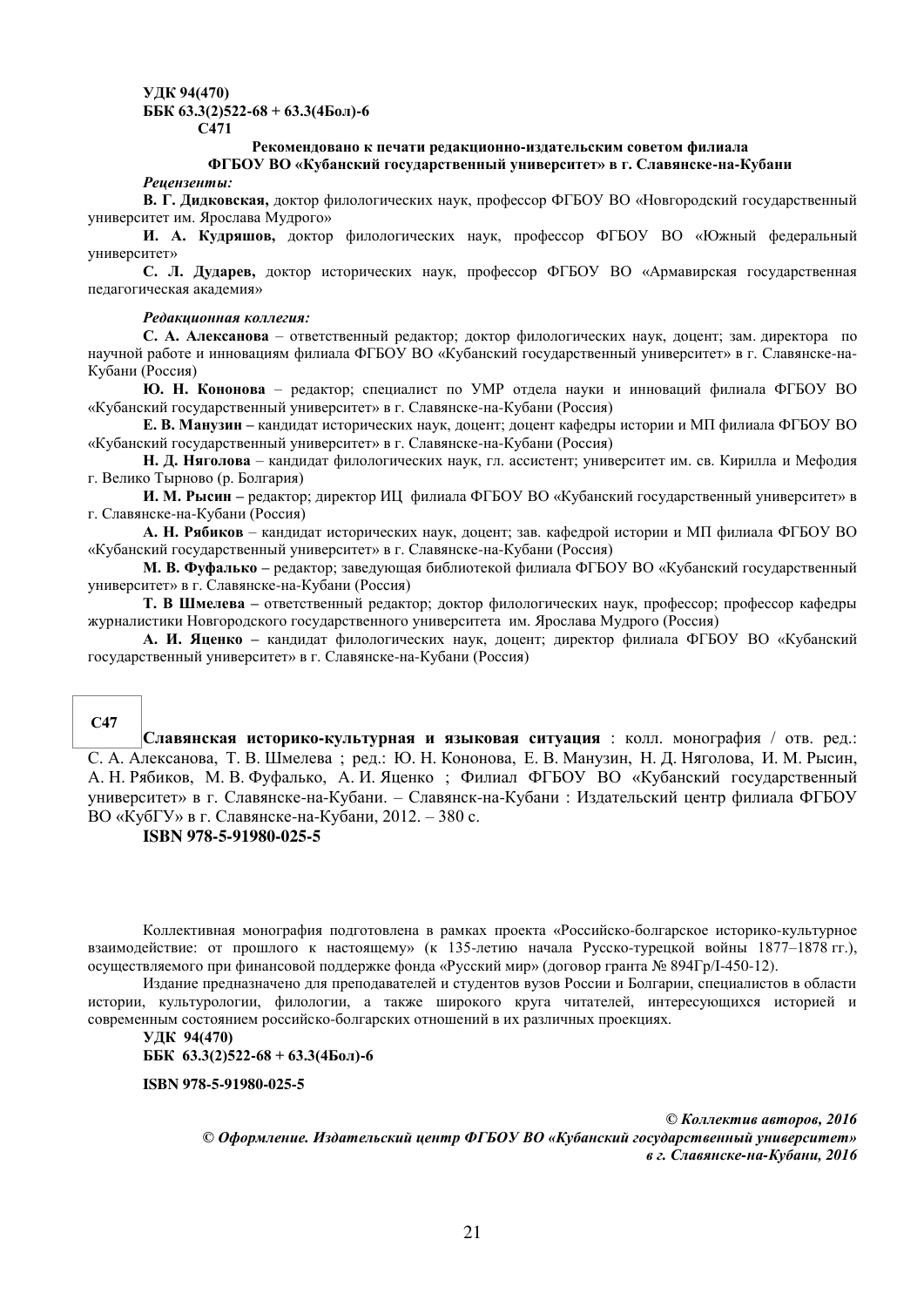# СОДЕРЖАНИЕ

| Раздел I. Славянская историко-культурная ситуация:<br>Русско-турецкие войны 1828-1829 гг. и 1877-1878 гг. в контексте                                                |                |
|----------------------------------------------------------------------------------------------------------------------------------------------------------------------|----------------|
| Казаки Черноморского войска на Балканском театре Русско-турецкой войны                                                                                               |                |
| Кавказский театр военных действий в Русско-турецкой войне 1828-1829 гг.                                                                                              | 3              |
| К проблеме влияния фактора Русско-турецкой войны 1877-1878 гг. на военно-<br>политическую обстановку на Северо-Восточном Кавказе (Б. В. Виноградов, Ю. Ю. Клычников) | 9              |
| Характерни моменти от развитието на българския национален въпрос до руско-турскат                                                                                    | 9              |
| Русско-турецкая война 1877-1878 гг.: историческая ретроспектива (Е. В. Манузин)                                                                                      | 5              |
| Светская власть и церковь в условиях временного русского управления в Болгарии                                                                                       | 1              |
| Българо-руски научни връзки в областта на психологията, след освобождението                                                                                          | 0              |
| Влияние внешнеполитических и внутренних факторов на особенности ментальности                                                                                         | 5              |
| Македония в спомените на Павел Н. Милюков (1897–1899) (Р. Ж. Ангелова)<br>Руско-турската война от 1877-1878 в българското кино (Н. Д. Няголова)                      | 0<br>6         |
| Торгово-экономическое и научно-техническое советско-болгарское сотрудничество                                                                                        | 8              |
| Российско-болгарское сотрудничество в области аграрной науки (Э. Г. Вартаньян)                                                                                       | 5              |
|                                                                                                                                                                      | 0 <sub>5</sub> |
| Глава 1. Концептуализация действительности в славянских языках<br>Славяно-русская концептуализация бытия (на материале терминов родства)                             | 0 <sub>5</sub> |
| Когнитивная структура ситуации квантификации по размеру и ее языковая проекция                                                                                       | 05             |
| Концепт правдивость у руском језику и његов еквивалент у српском                                                                                                     | 17<br>27       |
| Окказиональные русизмы в польской современной прессе (М. Маршалек)                                                                                                   | 34             |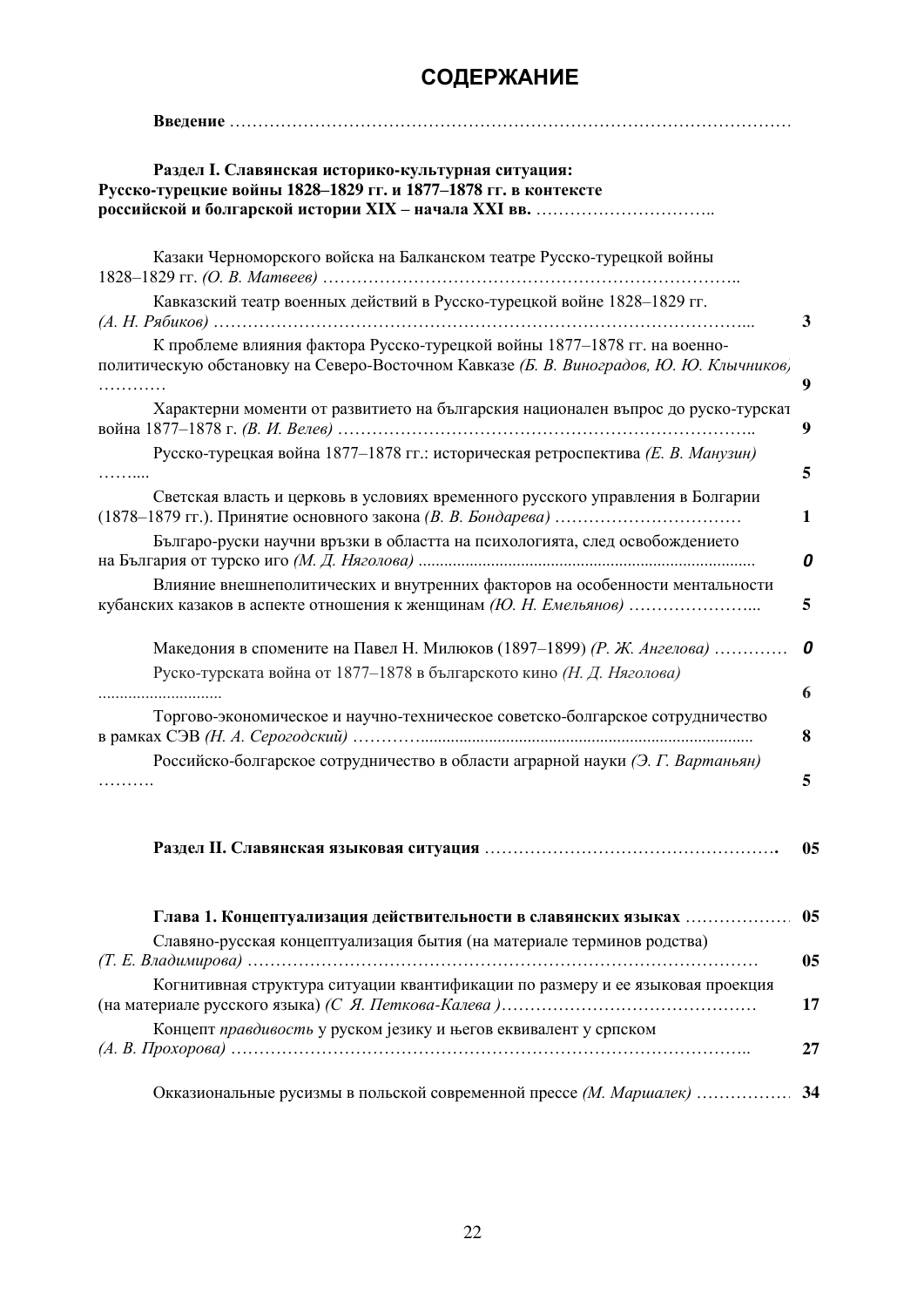**МИНИСТЕРСТВО ОБРАЗОВАНИЯ И НАУКИ** РОССИЙСКОЙ ФЕДЕРАЦИИ **ФИЛИАЛ ФЕДЕРАЛЬНОГО ГОСУДАРСТВЕННОГО БЮДЖЕТНОГО** ОБРАЗОВАТЕЛЬНОГО УЧРЕЖЛЕНИЯ ВЫСШЕГО ОБРАЗОВАНИЯ «КУБАНСКИЙ ГОСУЛАРСТВЕННЫЙ УНИВЕРСИТЕТ»  $B$  Г. СЛАВЯНСКЕ-НА-КУБАНИ



# РОССИЯ И СЛАВЯНСКИЙ МИР **В ИНТЕЛЛЕКТУАЛЬНОМ КОНТЕКСТЕ ВРЕМЕНИ**

**Материалы** *ɦɟɠɞɭɧаɪɨɞɧɨɣ ɧаɭɱɧɨ-ɩɪаɤɬɢɱɟɫɤɨɣ ɤɨɧɮɟɪɟɧɰɢɢ,*   $посвящённой 135-летив$ *ɧаɱаɥа Рɭɫɫɤɨ-ɬɭɪɟɰɤɨɣ ɜɨɣɧы 1877–1878 ɝɝ.* 

> **Славянск-на-Кубани**  $10 - 13$  октября 2012 года

> > **UACTH**

Славянск-на-Кубани Издательский центр филиала ФГБОУ ВО «КубГУ» в г. Славянске-на-Кубани 2016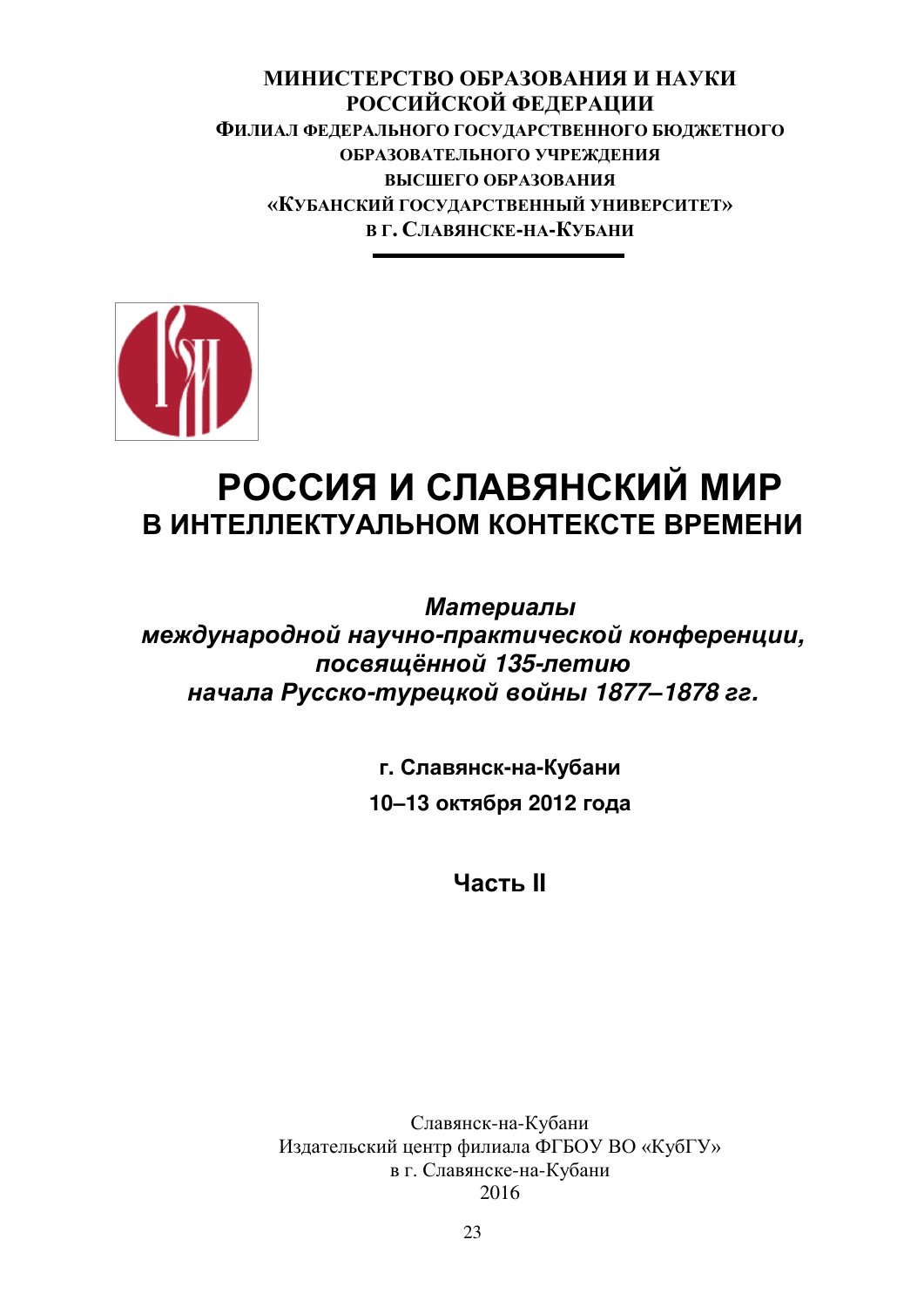**ɍȾɄ 80**  $\overline{B}K 81 + 83$ **Ɋ76**

#### Рекоменловано к печати релакционно-излательским советом филиала **ɎȽȻɈɍ ȼɈ «Ʉɭɛɚɧɫɤɢɣ ɝɨɫɭɞɚɪɫɬɜɟɧɧɵɣ ɭɧɢɜɟɪɫɢɬɟɬ» ɜ ɝ. ɋɥɚɜɹɧɫɤɟ-ɧɚ-Ʉɭɛɚɧɢ**

#### **Рецензенты:**

**О. Б. Клочков, кандидат исторических наук, доцент кафедры истории и методики ее преподавания** филиала ФГБОУ ВО «Кубанский государственный университет» в г. Славянске-на-Кубани

А. В. Кузнецова, доктор филологических наук, профессор ФГБОУ ВО «Южный федеральный vниверситет»

#### Редакиионная коллегия:

С. А. Алексанова – ответственный редактор; доктор филологических наук, доцент; зам. директора по научной работе и инновациям филиала ФГБОУ ВО «Кубанский государственный университет» в г. Славянске-на-Кубани (Россия)

**Ю. Н. Кононова** – редактор сборника; специалист по УМР отдела науки и инноваций филиала ФГБОУ ВО «Кубанский государственный университет» в г. Славянске-на-Кубани (Россия)

**Е. В. Манузин** – кандидат исторических наук, доцент; доцент кафедры истории и МП филиала ФГБОУ ВО «Кубанский государственный университет» в г. Славянске-на-Кубани (Россия)

**Н. Д. Няголова** – кандидат филологических наук, гл. ассистент; университет им. св. Кирилла и Мефодия г. Велико Тырново (Республика Болгария)

**И. М. Рысин** – редактор сборника; директор ИЦ филиала ФГБОУ ВО «Кубанский государственный университет» в г. Славянске-на-Кубани (Россия)

А. Н. Рябиков – кандидат исторических наук, доцент; зав. кафедрой истории и МП филиала ФГБОУ ВО «Кубанский государственный университет» в г. Славянске-на-Кубани (Россия)

М. В. Фуфалько - редактор сборника; заведующая библиотекой филиала ФГБОУ ВО «Кубанский государственный университет» в г. Славянске-на-Кубани (Россия)

А. И. Яценко – кандидат филологических наук, доцент; директор филиала ФГБОУ ВО «Кубанский государственный университет» в г. Славянске-на-Кубани; председатель Оргкомитета конференции (Россия)

#### **Ɋ76**

Россия и славянский мир в интеллектуальном контексте времени : материалы международной научно-практической конференции, посвященной 135-летию начала Русско-турецкой войны 1877–1878 гг., г. Славянск-на-Кубани, 10–13 окт. 2012 г. Ч. II / отв. ред. С. А. Алексанова ; ред.: Ю. Н. Кононова, Е. В. Манузин, Н. Д. Няголова, И. М. Рысин, А. Н. Рябиков, М. В. Фуфалько, А. И. Яценко; Филиал ФГБОУ ВО «Кубанский государственный университет» в г. Славянске-на-Кубани. – Славянск-на-Кубани : Издательский центр филиала ФГБОУ ВО «КубГУ» в г. Славянске-на-Кубани, 2012. – 368 с.

#### **ISBN 978-5-91980-025-5**

Настоящий сборник включает труды и материалы международной научно-практической конференции «Россия и славянский мир в интеллектуальном контексте времени», посвященной 135-летию начала Русскотурецкой войны 1877–1878 гг. Конференция проводилась в рамках проекта «Российско-болгарское историкокультурное взаимодействие: от прошлого к настоящему» (к 135-летию начала Русско-турецкой войны 1877– 1878 гг.), осуществляемого при финансовой поддержке фонда «Русский мир» (договор гранта № 894Гр/І-450-12).

Издание предназначено для преподавателей и студентов вузов России и Болгарии, специалистов в области истории, культурологии, филологии, этнопедагогики, экологии, а также широкого круга читателей, интересующихся историей и современным состоянием российско-болгарских отношений в их различных проекциях.

#### **ɍȾɄ 80 GGK 81 + 83**

#### **ISBN 978-5-91980-025-5**

© Коллектив авторов, 2016 © Оформление. Издательский центр ФГБОУ ВО «Кубанский государственный университет *ɜ ɝ. ɋɥɚɜяɧɫɤɟ-ɧɚ-Ʉɭɛɚɧɢ, 2016*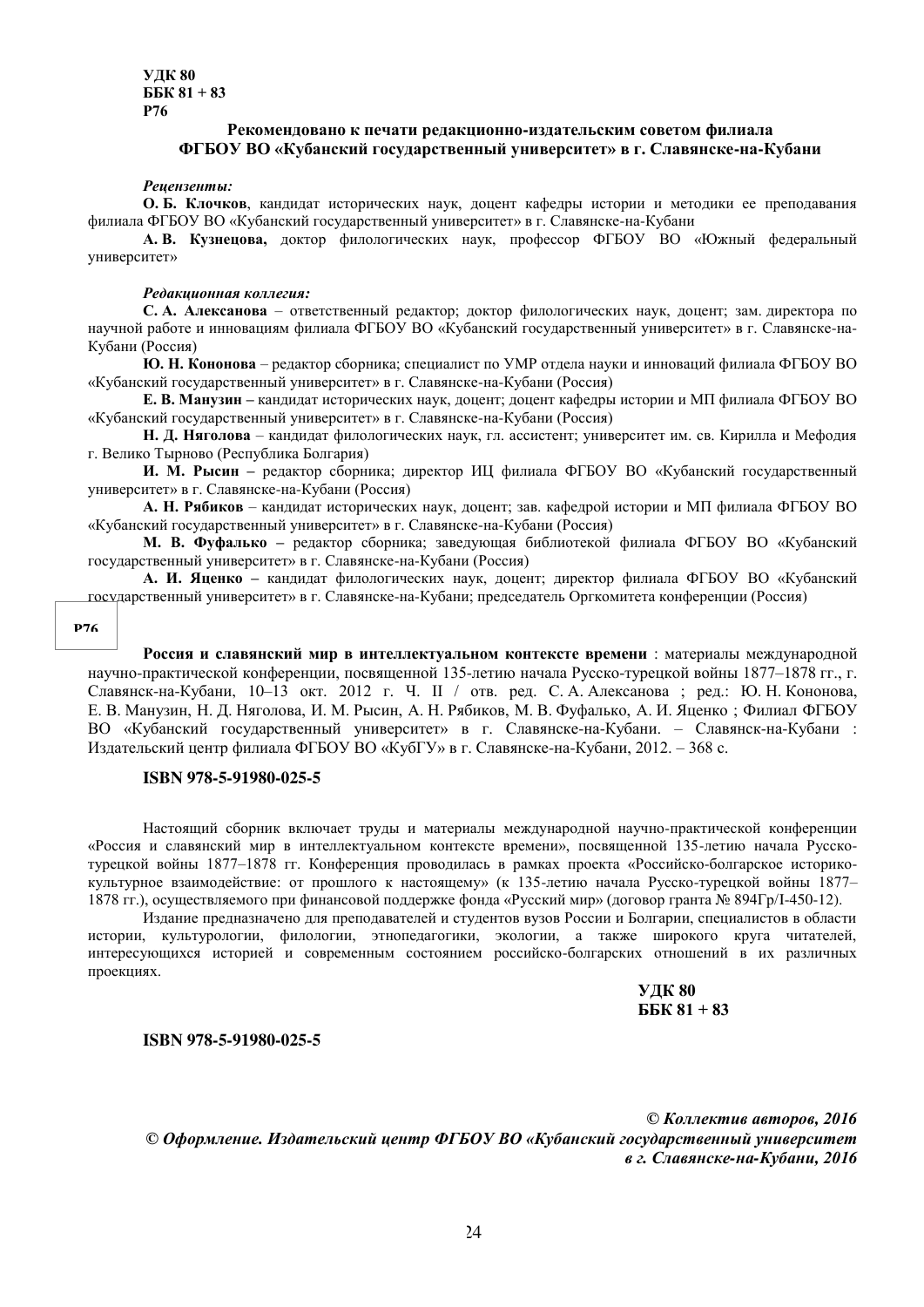# СОДЕРЖАНИЕ

|                                                                                                                                                              | 0            |
|--------------------------------------------------------------------------------------------------------------------------------------------------------------|--------------|
| ПРИВЕТСТВЕННОЕ СЛОВО ПРЕДСЕДАТЕЛЯ ОРГКОМИТЕТА<br>КОНФЕРЕНЦИИ ЯЦЕНКО А. И. (Россия, г. Славянск-на-Кубани)                                                    | $\mathbf{2}$ |
| ПРИВЕТСТВЕННОЕ СЛОВО ДОКТОРА ФИЛОЛОГИЧЕСКИХ НАУК,<br>ПРОФЕССОРА КОНЮШКЕВИЧ М. И. (Республика Беларусь, г. Гродно)                                            | 3            |
| ПЛЕНАРНЫЕ ВЫСТУПЛЕНИЯ                                                                                                                                        | 5            |
| Арутюнян В. Н.                                                                                                                                               | 5            |
| Виноградов Б. В., Клычников Ю. Ю.<br>К ПРОБЛЕМЕ ВЛИЯНИЯ ФАКТОРА РУССКО-ТУРЕЦКОЙ ВОЙНЫ 1877-1878 ГГ.<br>НА ВОЕННО-ПОЛИТИЧЕСКУЮ ОБСТАНОВКУ НА СЕВЕРО-ВОСТОЧНОМ | 9            |
| Матвеев О. В.<br>НЕКОТОРЫЕ ИТОГИ И ПЕРСПЕКТИВЫ ИЗУЧЕНИЯ КУБАНСКО-БОЛГАРСКИХ                                                                                  | 3            |
| Шмелева Т. В.<br>НАСЛЕДИЕ КИРИЛЛА И МЕФОДИЯ: НОВЫЕ ПРОСТРАНСТВА РУССКОГО                                                                                     | 8            |
| СЕКЦИЯ «РОССИЯ И СЛАВЯНСКИЙ МИР: ИСТОРИЧЕСКАЯ                                                                                                                | $\mathbf{2}$ |
| Ангелова Р. Ж.<br>МНОГОПАРТИЙНАТА ПОЛИТИЧЕСКА СИСТЕМА<br>В БЪЛГАРИЯ ПРЕЗ ПОГЛЕДА НА ПАВЕЛ МИЛЮКОВ (1887-1908)                                                | $\mathbf{2}$ |
| Великая Н. Н.<br>СЛАВЯНЕ В ГОРАХ СЕВЕРНОГО КАВКАЗА                                                                                                           | 8            |
| Гергилева А. И.<br>ВОЕННОПЛЕННЫЕ СЛАВЯНСКИХ НАЦИОНАЛЬНОСТЕЙ                                                                                                  | 1            |
| Гончаренко О. Н.<br>СОХРАНЕНИЕ ОСНОВ ТРАДИЦИОННОЙ КУЛЬТУРЫ РУССКОГО НАРОДА                                                                                   | 7            |